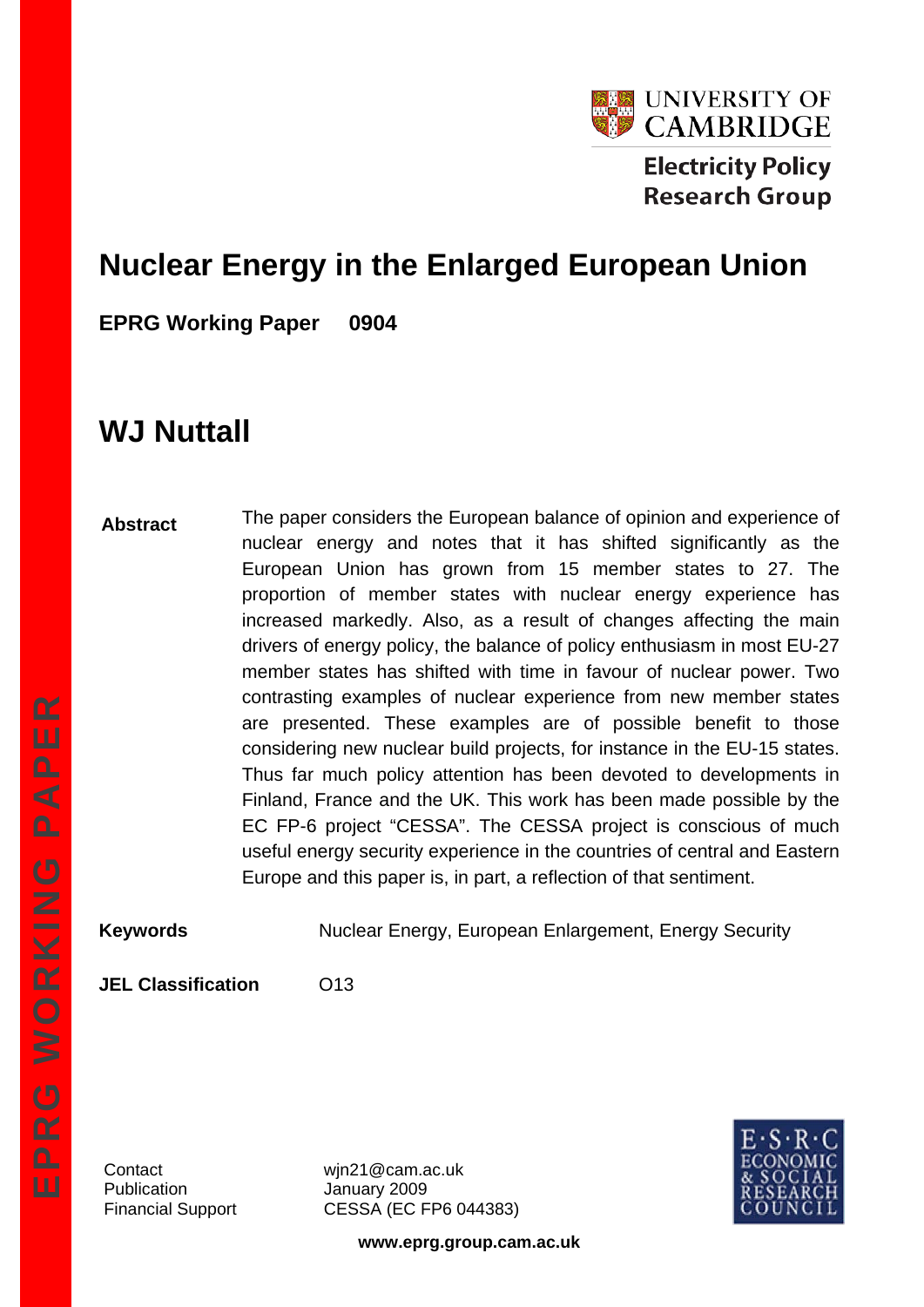## Nuclear Energy in the Enlarged European Union

William J Nuttall Judge Business School University of Cambridge Trumpington Street **Cambridge** CB2 1AG UK

## [Wjn21@cam.ac.uk](mailto:Wjn21@cam.ac.uk)

EPRG Working Paper

#### **Abstract:**

The paper considers the European balance of opinion and experience of nuclear energy and notes that it has shifted significantly as the European Union has grown from 15 member states to 27. The proportion of member states with nuclear energy experience has increased markedly. Also, as a result of changes affecting the main drivers of energy policy, the balance of policy enthusiasm in most EU-27 member states has shifted with time in favour of nuclear power. Two contrasting examples of nuclear experience from new member states are presented. These examples are of possible benefit to those considering new nuclear build projects, for instance in the EU-15 states. Thus far much policy attention has been devoted to developments in Finland, France and the UK. This work has been made possible by the EC FP-6 project "CESSA". The CESSA project is conscious of much useful energy security experience in the countries of central and Eastern Europe and this paper is, in part, a reflection of that sentiment.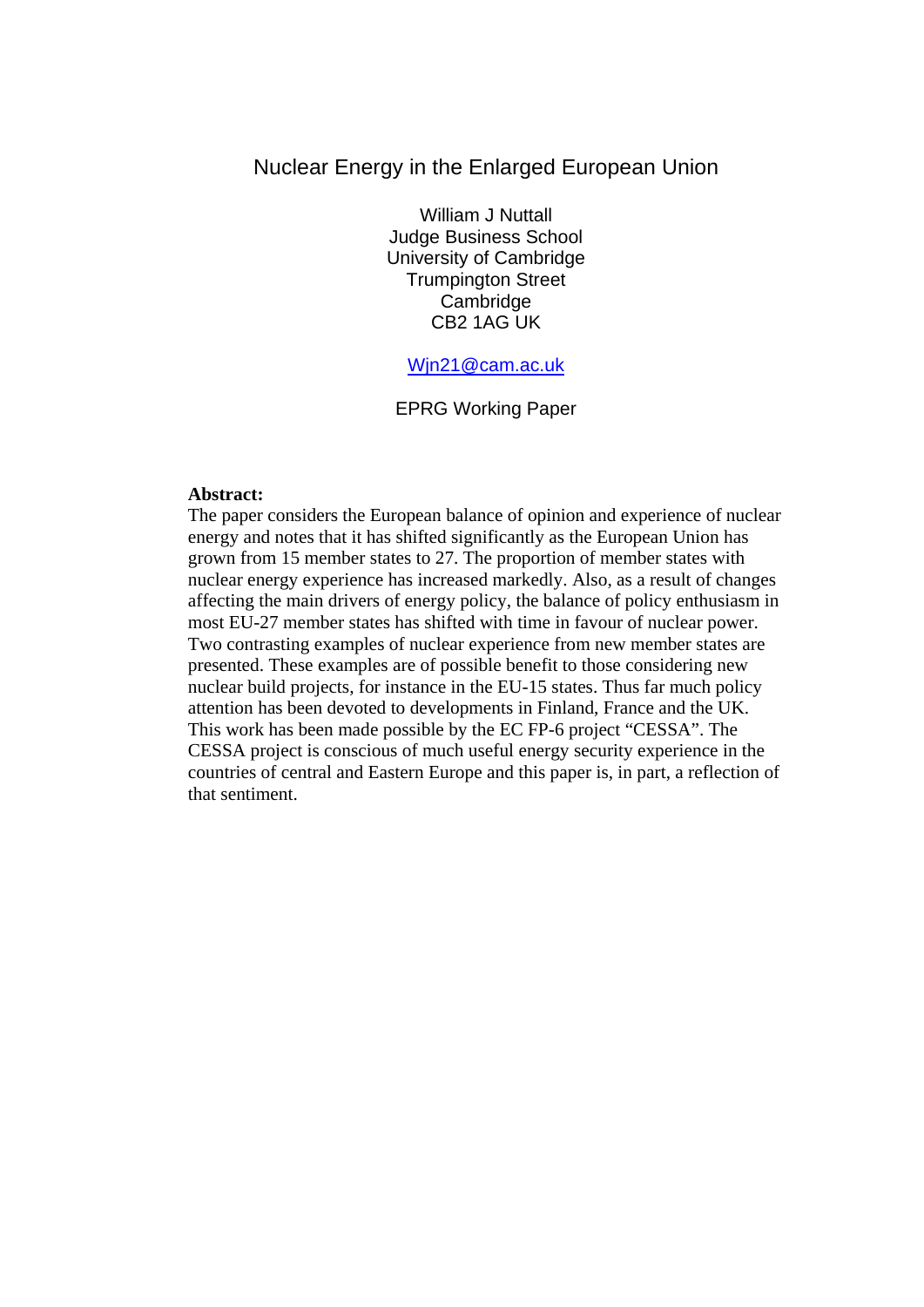# **1. Introduction - 50 Years of Nuclear Power in the EU:**

Nuclear energy has a special place in the history of the European Union. Concerns for European collaboration on nuclear energy matters was one of the founding motivations of the European project. Specifically, In April 1956, following the 1954 failure of the European Defence Community, an international committee, under the Presidency of P.H. Spaak, the Belgian Minister for Foreign Affairs proposed:

- the creation of a general common market;
- the creation of an atomic energy community.

These in turn became the two "Treaties of Rome" signed in March 1957.

The first Treaty established the European Economic Community (EEC) and the second the European Atomic Energy Community, better known as "Euratom". These two Treaties entered into force on [1](#page-2-0) January  $1958<sup>1</sup>$  The EEC Treaty has been modified numerous times most recently with the proposed Lisbon Treaty currently awaiting ratification by the 27 member states of what is today known as the European Union (EU).

The absence of amendments to the Euratom Treaty, in contrast to the decades of haggling and deal-making surrounding the EEC amending treaties, should not be taken as an indication that all EU member states have a common opinion on nuclear energy matters. While the EEC treaty, and its amending treaties, have moved incrementally towards the aim of "ever closer union", the Euratom framework has moved forward much more slowly. The individual member states, rather than agreeing on all things nuclear, have taken a broad range of occasionally almost irreconcilable positions on what has become a most politically contentious energy technology. One area of progress, however, has been in the area of nuclear installation safety and radioactive waste management. Fernando de Esteban has explained:

*"When the authors of the European Atomic Energy Community drafted the EURATOM Treaty, thoughts of nuclear installation safety and radioactive waste were not uppermost in their minds. For several years there was no Community activity directly dealing with nuclear installation safety. It was not until 1975 that the Community woke up to the seriousness of the issue. By then, nuclear power programmes in its then Member States had progressed and diverged along very different routes. Moreover, not only were many of the installations very different, but the national systems regulating them were also very different."*

and

*"… as a result of co-operation between the main actors in the EU since the* 

<span id="page-2-0"></span> <sup>1</sup>For further information on the underlying treaties of the European Union see: [http://europa.eu/scadplus/treaties/eec\\_en.htm](http://europa.eu/scadplus/treaties/eec_en.htm)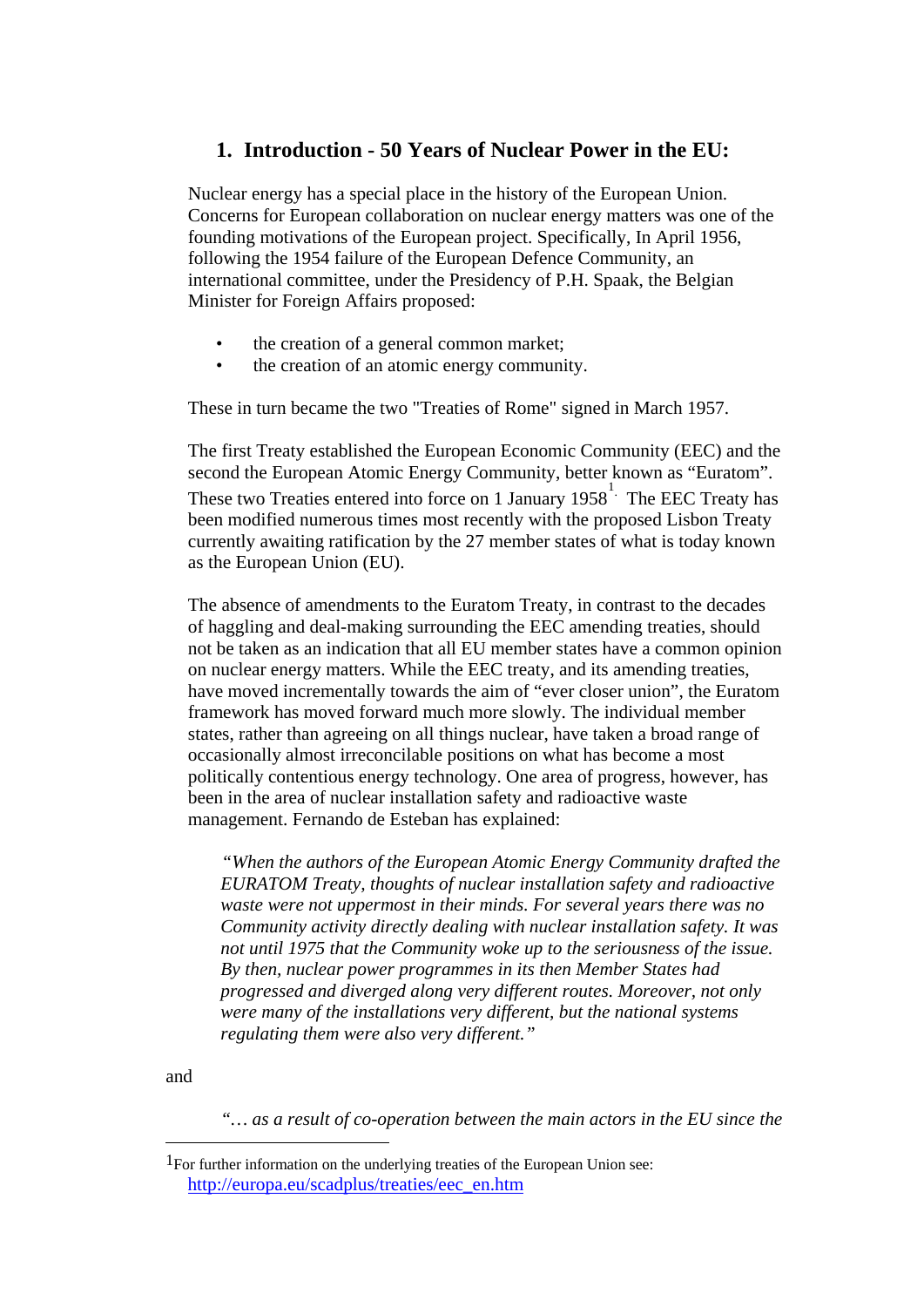*1970s, there is a 'non-binding acquis' that is built on fundamental common principles. These form the basis of all the EU national nuclear safety regulations"* (de Esteban, 2002)

This paper explores issues of nuclear energy policy in the particular context of EU enlargement.

Climate change is a global threat. The bulk of its impacts occur outside the EU and the EU is only partly responsible for the anthropogenic harm caused by greenhouse gas emissions. Also, the whole European Union faces growing fossil fuel import dependency and near total uranium import dependency. Both these major drivers of energy policy affect the EU as a whole and involve important factors external to the EU. Given the external nature of the issues, it might seem sensible for the EU to seek to shape the fuel mix at a European level. Such a policy would improve economies of scale in research and deployment of new technologies, reduce the need for duplicative and wasteful policy development at the member state level and ease the development of a single European market in energy products and services. There is no prospect however that this will happen and the reasons are political. Notwithstanding notions of a liberal European electricity market, the fuel mix remains a sovereign matter reserved for each member state to develop as it sees fit, subject only to the constraint that it should be respectful of the concerns of neighbouring states. Arguably recent European binding commitments on renewable energy and biofuels erode the notion that the fuel mix is a national concern, but it is for the issue of nuclear energy where the desire to protect national discretion is most strongly expressed. Interestingly, and perhaps even somewhat paradoxically, those states (e.g. Germany) which are usually most strongly Euro-Federalist on other aspects of policy are among the first to defend notions of "subsidiarity" on matters relating to nuclear power and the fuel mix for electricity (European Energy Forum, 2006).

Table 1 summarises the current situation for those EU member states that have ever operated a commercial nuclear power station<sup>[2](#page-3-0)</sup>. Only one country (Italy) has actually eliminated nuclear energy from its electricity system, although several have at various times put forward policies for a nuclear power moratorium or phase-out (e.g. Belgium, Germany, the Netherlands, Spain, and Sweden) (de Esteban, 2002). Recently with the return to power of Silvio Berlusconi, Italy has renewed its interest in nuclear energy.

<span id="page-3-0"></span> <sup>2</sup> Small research reactors are neglected. Some European countries, e.g. Portugal (see: e.g. the Sacavem reactor – [http://www.itn.pt/uk/uk\\_main.htm\) a](http://www.itn.pt/uk/uk_main.htm)nd Greece (see: [http://ipta.demokritos.gr/Documents/MOISSIS.pdf\)](http://ipta.demokritos.gr/Documents/MOISSIS.pdf) have operated such reactors while never having operated a nuclear power station.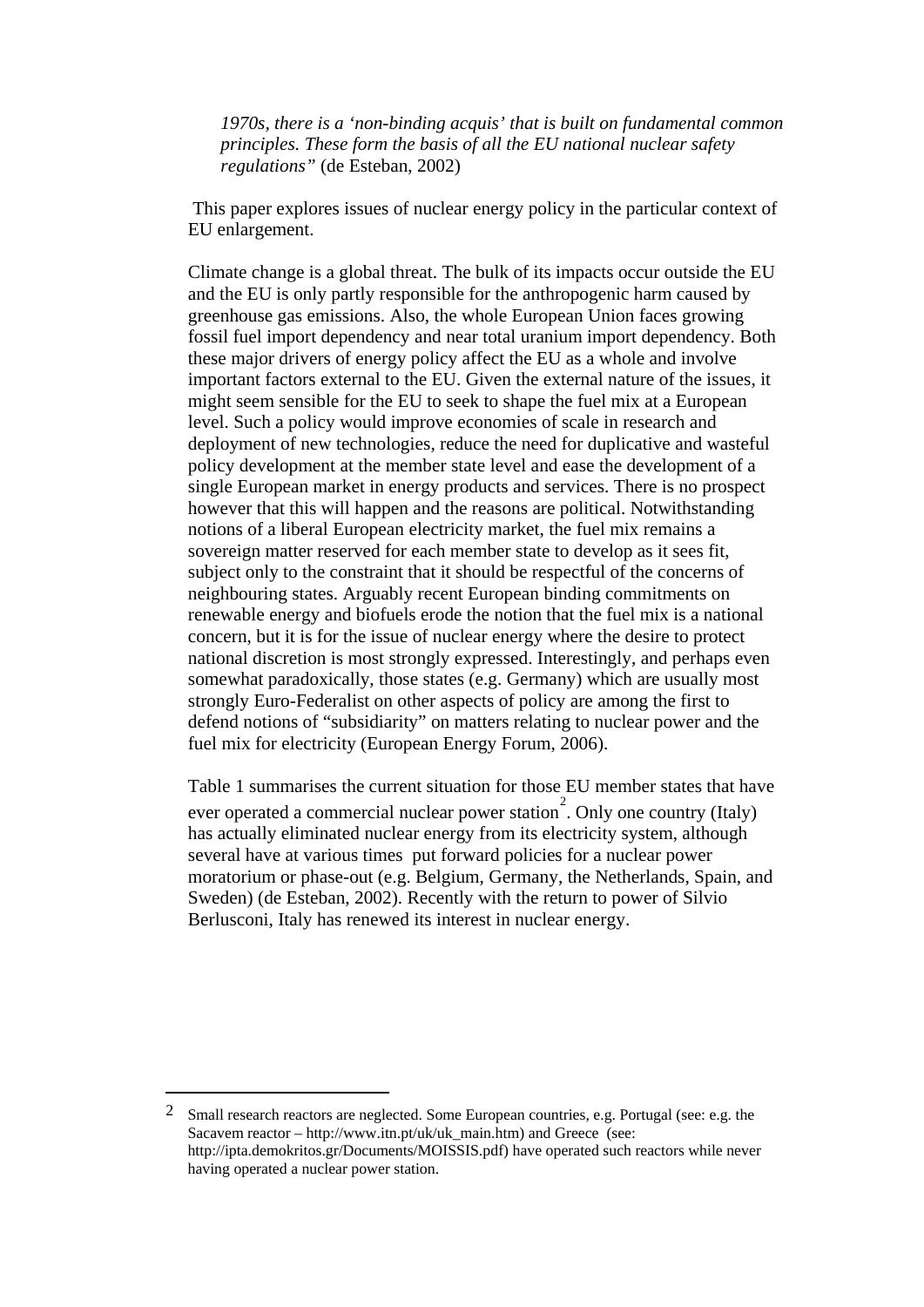| Country         | <b>Power</b><br><b>Reactors</b><br><b>Operating</b><br>May 2008 <sup>2</sup> | <b>Power</b><br><b>Reactors</b><br><b>Building</b><br>& Planned<br>May<br>20082 | <b>Closed</b><br>by end<br>$2007^3$ | <b>First</b><br>kWh <sup>1</sup> | <b>GWh</b><br>20072 | $%$ of<br>electricity<br>generation<br>20072 |
|-----------------|------------------------------------------------------------------------------|---------------------------------------------------------------------------------|-------------------------------------|----------------------------------|---------------------|----------------------------------------------|
| Belgium         | $\overline{7}$                                                               | 0                                                                               | $\mathbf{1}$                        | 1962                             | 46                  | 54                                           |
| <b>Bulgaria</b> | $\overline{2}$                                                               | $\overline{2}$                                                                  | $\overline{2}$                      | 19803                            | 13.7                | 32                                           |
| Czech           | 6                                                                            | $\mathbf 0$                                                                     | 0                                   | 1985                             | 24.6                | 30.3                                         |
| Finland         | 4                                                                            | 1                                                                               | 0                                   | 1977                             | 22.5                | 29                                           |
| France          | 59                                                                           | 1                                                                               | 11                                  | 1959                             | 420.1               | 77                                           |
| Germany         | 17                                                                           | 0                                                                               | 17                                  | 1961                             | 133.2               | 26                                           |
| Hungary         | 4                                                                            | 0                                                                               | 0                                   | 1982                             | 13.9                | 37                                           |
| Italy           | 0                                                                            | 0                                                                               | 4                                   | 1963                             | $\Omega$            | $\mathbf 0$                                  |
| Lithuania       | 1                                                                            | 0                                                                               | 1                                   | 1983                             | 9.1                 | 64.4                                         |
| Netherlands     | 1                                                                            | $\mathbf 0$                                                                     | 1                                   | 1968                             | 4.0                 | 4.1                                          |
| Romania         | $\overline{2}$                                                               | $\overline{2}$                                                                  | 0                                   | 19963                            | 7.1                 | $\overline{13}$                              |
| Slovakia        | $\overline{5}$                                                               | $\overline{2}$                                                                  | $\mathbf{1}$                        | 1972                             | 14.2                | 54                                           |
| Slovenia        | 1                                                                            | 0                                                                               | 0                                   | 1981                             | 5.4                 | 42                                           |
| Spain           | 8                                                                            | 0                                                                               | 1                                   | 1968                             | 52.7                | 17.4                                         |
| Sweden          | 10                                                                           | 0                                                                               | 3                                   | 1964                             | 64.3                | 46                                           |
| UK              | 19                                                                           | 0                                                                               | 25                                  | 1957                             | 57.5                | 15                                           |

Table 1. Nuclear Stations in EU-27, [sources: 1. Anthony Froggatt<sup>[3](#page-4-0)</sup>, Nuclear *Power the European Dimension,* in *Nuclear or Not?,* edited by D. Elliot, Palgrave(2006) except Bulgaria and Romania; 2. World Nuclear Association [http://www.world-nuclear.org/info/reactors.html and 3](http://www.world-nuclear.org/info/reactors.html%20and%203) except Italy; 3. Relevant WNA country briefings: [http://www.world-nuclear.org/info/info.html#countries\]](http://www.world-nuclear.org/info/info.html)

# **2. Nuclear Power in the EU-15**

 $\overline{a}$ 

It is not the purpose of this paper to seek to review the entire history of nuclear energy in the European Union, nor is it appropriate to attempt to address all of the drivers of past and present European energy policy. Rather it is perhaps sufficient to mention:

- The UK and France were the first countries to develop civil nuclear energy in Europe building upon their separate experiences with gas cooled reactors devoted to military plutonium production. In the 1960s France altered its technology policy to favour Pressurised Water Reactors while the UK did not make an equivalent policy choice until 1979 with policy implementation spanning the 1980s. France and the UK are the only EU-15 countries ever to have been nuclear weapons states and both states continue to maintain nuclear weapons capacity.
- In the 1970s issues of nuclear waste became prominent and in some EU-15 states (notably the UK and Germany) policy progress on the

<span id="page-4-0"></span><sup>3</sup> Note Froggatt reports for Germany: 19 plants shut by 2005 rather than the 17 shown in Table 1, and for Spain 2 plants shut and not the 1 shown in the table.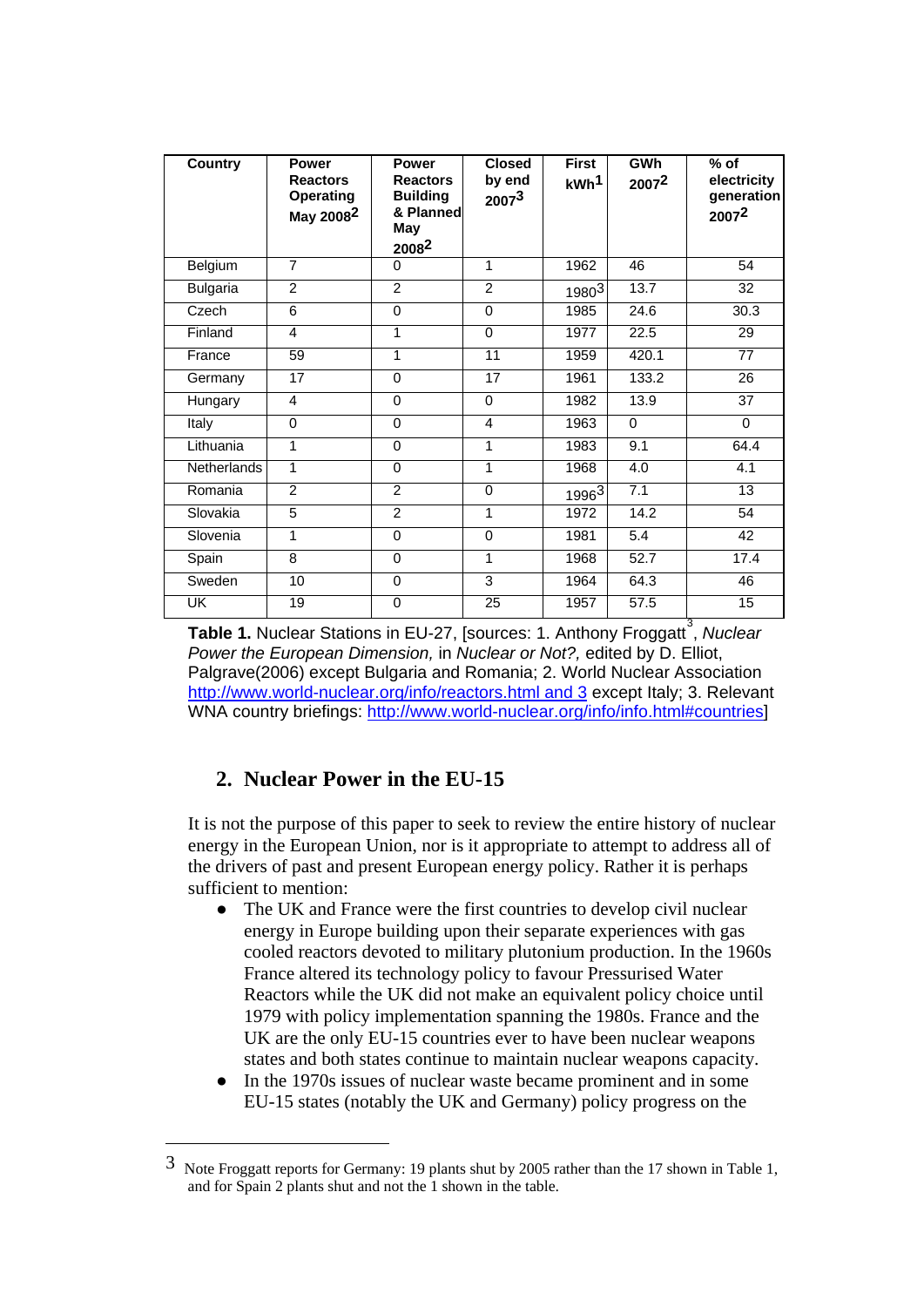expansion of nuclear energy became linked to a perceived need to resolve the waste question<sup>[4](#page-5-0)</sup>. Waste then assumed a special significance in the wider policy debate surrounding nuclear energy.

- Following the severe accident at the Three Mile Island Plant, Harrisburg PA, USA in 1979 and the disaster in Chernobyl Ukraine in 1986 some European countries including Germany, Sweden and Italy established policies for nuclear phase-out, although only in the Italian case was this policy taken to completion. Sweden is uprating nuclear power plants at Ringhals and Oskarshamn and this will offset the loss of capacity caused by the closure and decommissioning of Barseback units 1 and 2 (WNA-Sweden). There is much political discussion in Germany concerning life extensions of existing nuclear power plants.
- Some countries, such as Ireland, having had initial ambitions for nuclear power, have since moved to exclude the option formally from policy consideration [5](#page-5-1) . In Ireland (in 2008) the relevant Minister is required to approve all new power stations under the Electricity Regulation Act of 1999, but he or she is barred by statute from granting such permission to a nuclear fission-based power plant (Ireland, 1999).
- Finland, is unusual among the EU-15 in having spent the Cold War looking both west and east seeking to maintain balanced relations with both sides. Austria arguably adopted a similar approach although its western leanings were more obvious. While Austria resolutely avoided nuclear energy, Finland adopted nuclear power using technologies drawn from the west (i.e. Sweden and deployed at Olkiluoto) and the east (i.e the USSR and deployed at Loviisa).
- In the 1970s the UK and the Netherlands developed indigenous offshore natural gas resources whereas in contrast France lacks significant fossil fuel assets. Partly as a consequence of the oil shocks of the early 1970s France moved heavily into nuclear energy such that today roughly three quarters of France's electricity is supplied from nuclear energy with the balance mostly being supplied from hydroelectricity sourced in mountainous regions.

#### **2.1 Balance of EU-15 national opinion**

These differing national experiences across the EU-15 states resulted in a remarkably balanced range of national opinions on nuclear energy ranging from the enthusiastic (e.g. France) to the clearly hostile (e.g. Austria). This balance of opinion is summarised in table 2, as assessed by the author. Noting significant movement towards nuclear energy in the last two years, table 2 is perhaps best regarded as presenting the situation pertaining in the year 2006. Key criteria used to establish a given member state's position in the table include formal current government policy, extent to which policy is a consensus across major political parties, the level of acquiescence and public acceptance of policy and the scale of operating infrastructures such as: power plants and/or research reactors.

<span id="page-5-0"></span> <sup>4</sup> See, for instance, UK Royal Commission on Environmental Pollution, sixth report, 1976, *Nuclear power and the Environment,* "The Flowers Report"

<span id="page-5-1"></span><sup>5</sup> Note 1970s aborted plans for a nuclear power plant at Carnsore Point, County Wexford.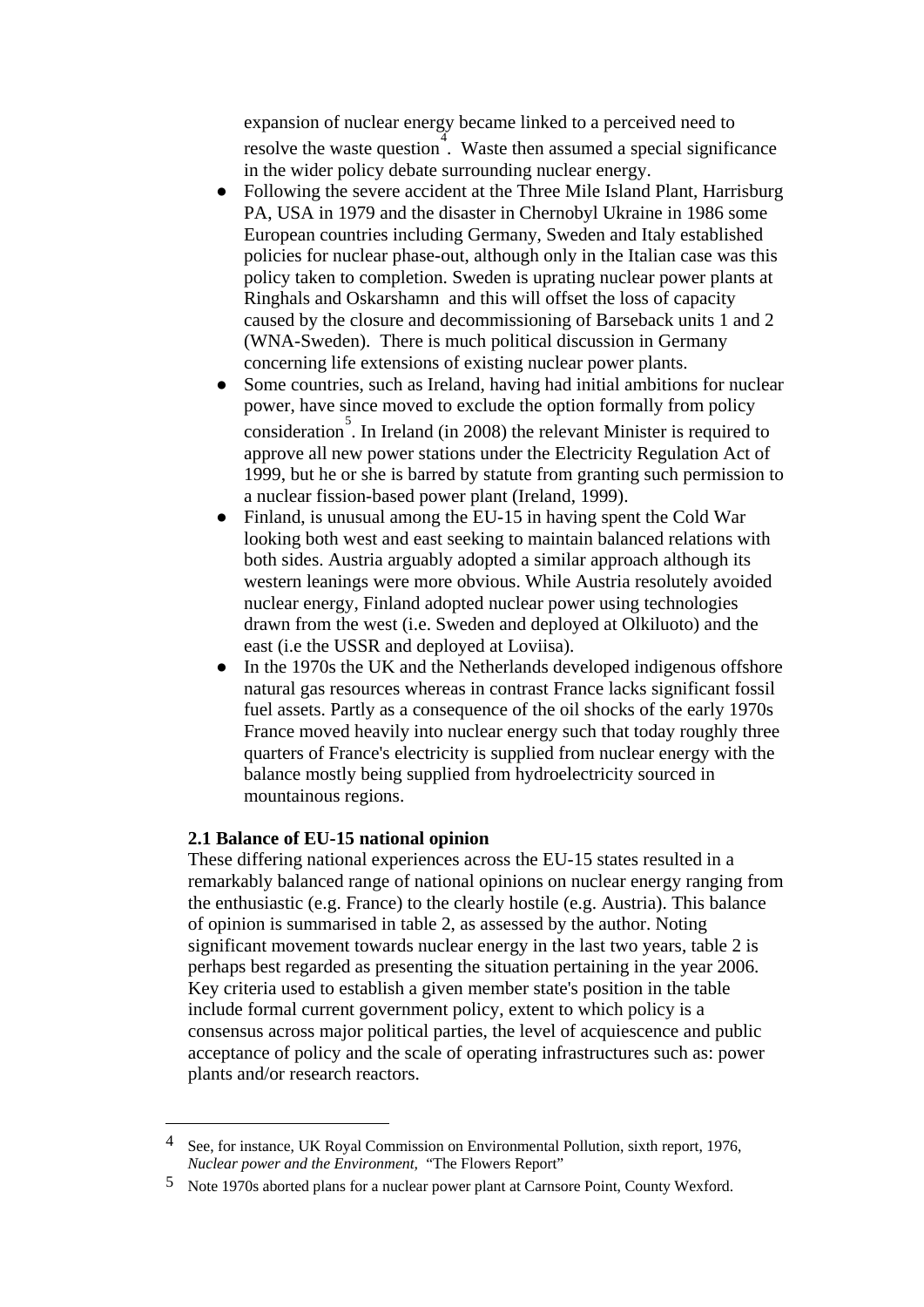| <b>Strongly</b><br><b>Positive</b> | Weakly<br><b>Positive</b> | <b>Neutral</b> | Weakly<br><b>Negative</b> | <b>Strongly</b><br><b>Negative</b> |
|------------------------------------|---------------------------|----------------|---------------------------|------------------------------------|
| Finland                            | UK                        | Luxembourg     | Italv                     | Ireland                            |
| France                             | <b>Netherlands</b>        | Denmark        | Germany                   | Austria                            |
|                                    | Spain                     |                | Sweden                    |                                    |
|                                    | Portugal                  |                | <b>Belgium</b>            |                                    |
|                                    |                           |                | Greece                    |                                    |

**Table 2.** EU-15 member state opinion concerning nuclear energy in 2006 – author's assessment

Table 2 confirms the impression that in 2006 the EU-15 states were almost exactly balanced in their opinion of nuclear energy. One must concede that since 2006 some countries have become more pro-nuclear e.g. Italy and the UK, but generally opinion is still finely balanced in 2008 with roughly half the EU-15 states uncomfortable with the prospect of nuclear new build.

### **3. Nuclear energy in the new member states**

Elsewhere in the CESSA working paper series we explore the range of energy security issues facing EU member states in the early twenty-first century. While there are numerous points of comfort concerning EU energy security as a whole, there are notable differences between, on the one hand: Western Europe and the other: Central and Eastern Europe. Perhaps simplistically, one might argue that energy security is best assured by those energy systems that make use of a wide diversity of fuel types, drawn from a wide diversity of sources, via diverse transit routes and open to a plurality of trading opportunities. While fuels and electricity in western European countries, such as the UK, tend to measure up well, most central and eastern European countries have weaker grounds for comfort. In time the energy security jeopardy faced by these countries can be alleviated via the improvement of transmission infrastructures. However, at present the logistics of the energy supply chain is far from ideal and there is much reliance, and even more perceived reliance, on natural gas effectively controlled by Russian state-controlled corporations. The end of the Cold War in 199l, less than 20 years ago, motivates a high level of distrust of Russia in several of the new EU member states and the 2006 gas crisis in Ukraine and the 2008 Georgia crisis have done nothing to improve trust of the Russian Federation. These factors coupled with high global fossil fuel prices, increasing concern for global climate change (with its associated and trade-able EU greenhouse gas emission reduction targets) and strong electricity demand growth have in several cases motivated significant interest in an expansion of nuclear energy.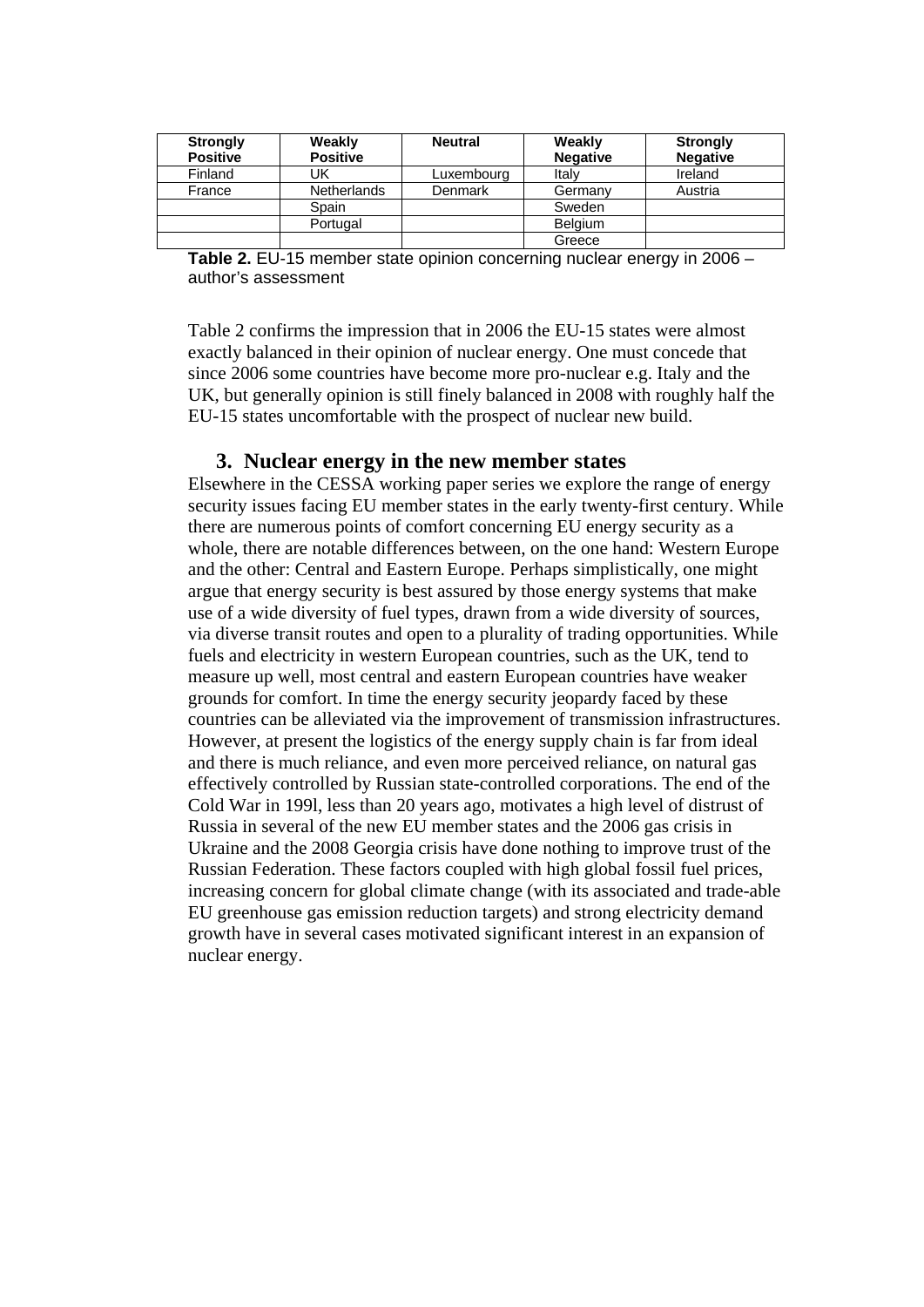Table 3 presents an impression of policy opinion in the 12 newest members of the European Union as assessed by the author using the same criteria developed for Table 2.

| <b>Strongly</b><br><b>Positive</b> | Weakly<br><b>Positive</b> | <b>Neutral</b> | Weakly<br><b>Negative</b> | <b>Strongly</b><br><b>Negative</b> |
|------------------------------------|---------------------------|----------------|---------------------------|------------------------------------|
| Lithuania                          | Poland                    | Malta          |                           |                                    |
| Romania                            | Latvia                    | Cyprus         |                           |                                    |
| <b>Bulgaria</b>                    | Estonia                   |                |                           |                                    |
| Czech                              | Slovenia                  |                |                           |                                    |
| Republic                           |                           |                |                           |                                    |
| Hungary                            |                           |                |                           |                                    |
| Slovakia                           |                           |                |                           |                                    |

**Table 3.** EU 12 newest member states' opinions concerning nuclear energy – author's own analysis. As with the countries listed in table 2 opinion is moving towards nuclear energy with time among the most recent 12 members of the EU.

Comparing table 3 and table 2 it becomes clear that the balance of opinion within the EU towards nuclear has now shifted dramatically. Furthermore in order to understand the position of nuclear energy within the EU it is essential to consider the experience and opinions of member states in central and eastern Europe at least as much those in western Europe and perhaps even, in some respects, more so.

Rather than seek to consider nuclear energy policy in each of the twelve most recent members of the EU we shall devote the rest of this paper to consider two specific examples, Romania and Lithuania, which between them illustrate some of the most resonant and provocative policy insights.

These case studies draw upon insights gained from CESSA-funded research visits to Romania (June 2008) and the Krynica Economic Forum in Poland in (September 2008). This paper represents merely the first in a planned series of research publications relating to nuclear energy in this most interesting of regions. In time it is hoped that it might be possible to complement the Romania research visit with a similar visit to Lithuania. In the absence of such experience, the Lithuanian case has been informed by numerous helpful interactions with colleagues from the Lithuanian nuclear industry.

# **4. Extended Case Studies:**

In this section we consider in greater detail two topical case studies concerning nuclear power in recent member states of the European Union. The examples are chosen in part because they represent extremes concerning the relationship with Russia during the Cold War. The first example considered is Romania, which as we shall see, pursued a policy of national independence including significant distance from the policies of its ally - the Soviet Union. The other example will be the Baltic States with particular emphasis on Lithuania. The Baltic States are noteworthy because they are the sole examples of former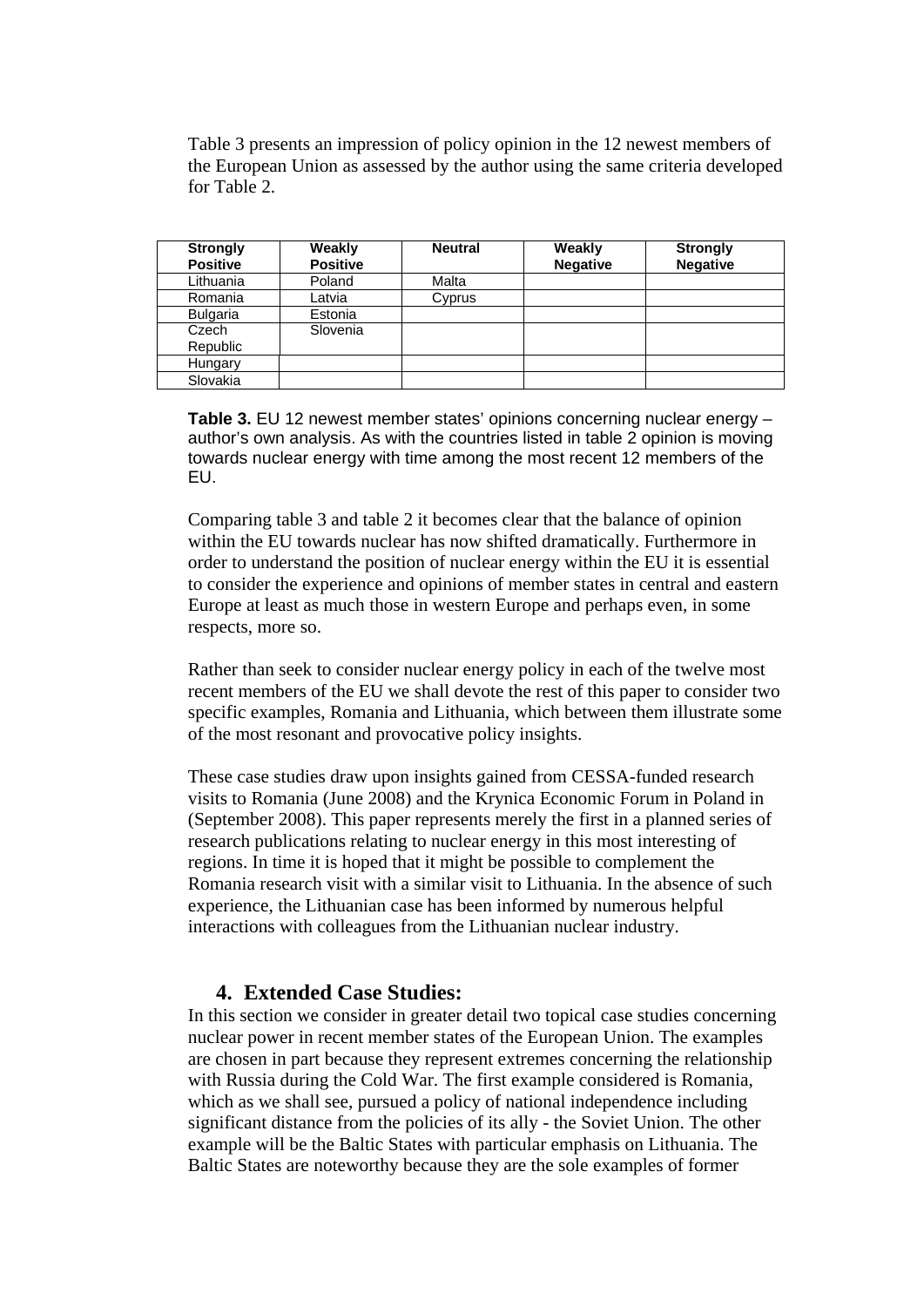territories of the Soviet Union now in membership of the EU. These differing histories concerning the relationships of Lithuania and Romania with Russia yield today (September 2008) very different nuclear infrastructures and also continue to shape both current and future energy policy choices.

#### **4.1 Romania**

Romania occupies a special place in twentieth century European history. The early twentieth century was characterised by shifts of geopolitical allegiance and territorial gains and losses. At the close of World War II Romania fell under the influence of the Soviet Union. However by 1958 the departure of Soviet troops had been agreed and the country had a new leader Nicolae Ceauşescu. Preserving communism he ushered in an extended period of national independence verging on autarky. The Ceauşescu regime relied on a Stalinist authoritarianism for power, although it must be acknowledged that some of the worst human rights abuses occurred in the immediate post war years before Ceauşescu's rule. Through the 1970s and 1980s authoritarianism became blended with a growing cult of personality reminiscent of that in North Korea for Kim Il Sung. Ceauşescu knew and admired North Korea having visited in June 1971. The influence of the North Korean conception of socialism on Ceauşescu and his policies for Romania has been summarised and explored by Adam Tolnay (Tolnay, 2002). Through the 1980s the economy deteriorated, partly as a consequence of Ceauşescu's isolationist drive to repay international debt (Turnock, 2007, p.33). In 1989, communist regimes fell across central and eastern Europe. At the very end of the year political tensions boiled over in Romania and a violent revolution occurred culminating in the execution of Ceauşescu and his prominent, and widely disliked, wife Elena. While characterised as a popular revolution, it is noteworthy that in the years since the revolution of 1989 Romanian politics has repeatedly featured the figure of Ion Iliescu, once a close colleague of Ceauşescu and one of the small group that travelled to North Korea in the summer of 1971 (Tolnay, 2002). Key to Iliescu's position was the use of miners to break up anti government protests, particularly in 1990. These aggressive interventions known as 'mineriads' remain controversial to this day. Nevertheless in the twenty-first century Romania has emerged as a functioning democracy. Iliescu was defeated in genuine elections in 1996 returning to power in the elections of 2000. Today (September 2008) Romania is a full member of both the European Union and NATO. Since December 2004 [6](#page-8-0) Romania has been led by anti-communist former mayor of Bucharest Traian Băsescu.

Ceauşescu's grandiose and foolhardy ambitions left Romania with an unbalanced legacy of industrial infrastructure. David Turnock notes of the1980s:

"*Economic policies became more irrational through the "gigantism" of excessive capacities in oil refining, petrochemistry and steel production based on raw material imports(…)that were not recouped through the value of exports."* (Turnock, 2007, p. 33)

<span id="page-8-0"></span> $6$  With a brief hiatus in the spring of 2007 while impeachment proceedings went to a national referendum in which the proposal was rejected by the people.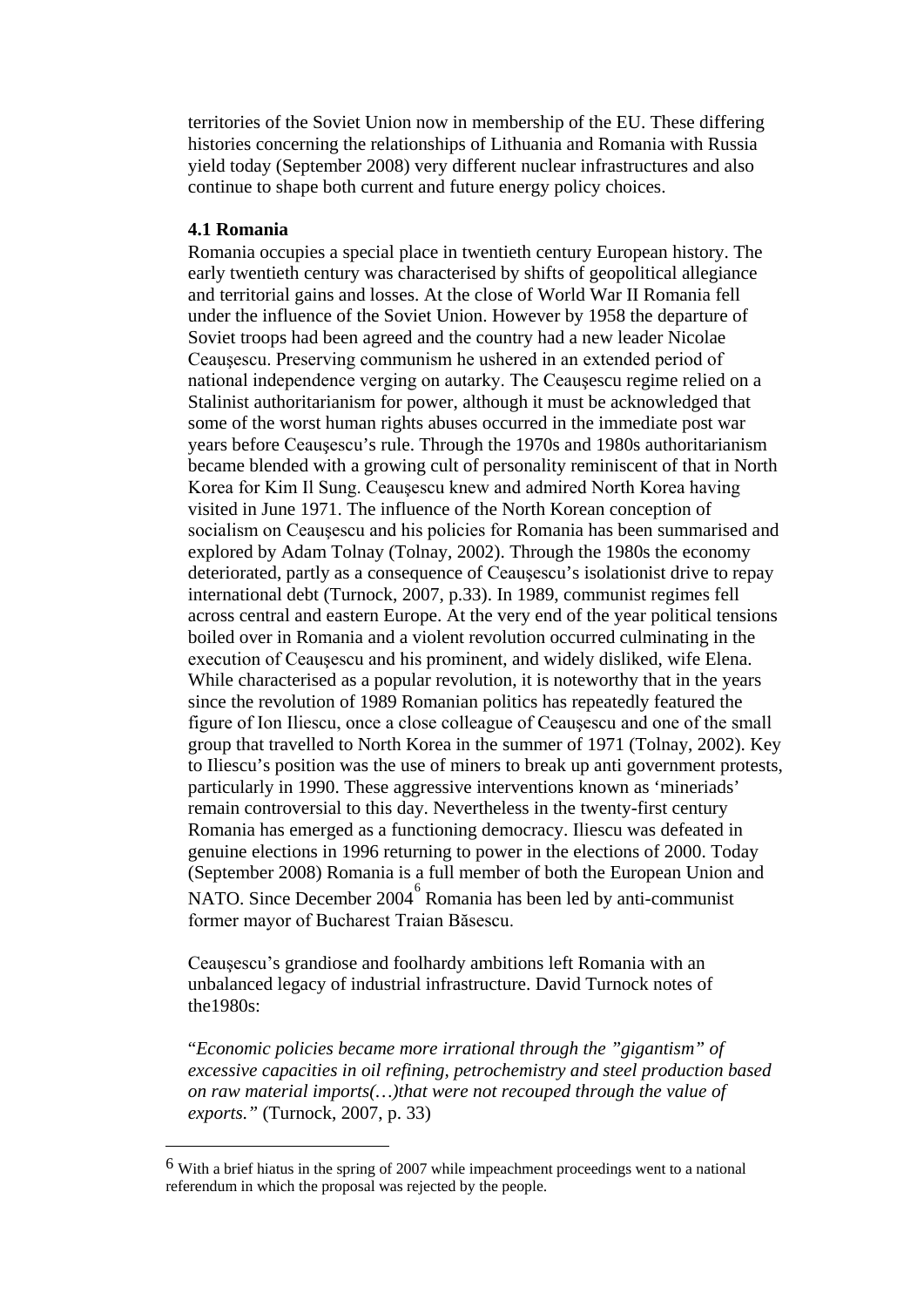In electricity coal was favoured, especially lignite. Some regional use was made of natural gas while oil was prioritised for petrochemicals (Turnock, 2007, p. 59). At the time of the fall of communism electricity distribution in Romania was very poor, with 50% losses reported (Turnock, 2007, p. 107). Blackouts were a significant feature of Romanian life in the 1980s.

Today (September 2008) Romania is a net exporter of electricity with an overcapacity in transmission (Diaconu et al. 2008). Roughly two thirds of Romanian electricity is carried on the national grid operated by Transelectrica which operates to good standards of reliability (ibid).

Ceausescu's desire for autarky was realised in the national vision for nuclear energy. On nuclear matters, as with much else, Romania sought to increase its distance from the Soviet Union in the 1960s (Turnock, 2007, p.59). Romania chose to partner with Atomic Energy Canada Ltd and develop a fleet of CANDU-6 natural uranium fuelled heavy water cooled and moderated reactors at Cernavoda in the south-east of the country roughly 50km from the Black Sea port of Constanta. The choice of CANDU-6 nuclear power technology suited the development of a wholly indigenous nuclear fuel cycle. The chosen approach involved uranium mining at a range of sites around the country. Today (September 2008) Romania continues to mine uranium through the activities of Uranium National Company s.a. (UNC) at Crucea and Botusana in the north of the country<sup>[7](#page-9-0)</sup>. Together these mines comprise UNC's Suceava centre. At present these activities are undergoing modernisation. Uranium milling and processing is undertaken at UNC's Feldioara Branch in the centre of the country. This facility yields sinterable  $UO<sub>2</sub>$  powder. It is worth stressing that the CANDU-6 nuclear power system does not require enriched fuel and so enrichment activities do not form part of the Romanian nuclear fuel cycle. Sintered  $UO<sub>2</sub>$  fuel pellets are produced in Pitesti, 80km northwest of Bucharest, at the Fabrica de Combustibil Nuclear (FCN) [Nuclear Fuel Factory] part of Nuclearelectrica a majority government-owned nuclear energy company. Also in Pitesti is the headquarters of the Sucursala Cercetari Nucleare (SCN) [Institute for Nuclear Research] [9](#page-9-2) . SCN has a large range of research and production facilities including research reactors and hot cells. The Pitesti facilities of Nuclearelectrica and SCN produce qualified CANDU-6 fuel ready for use in the power stations at Cernavoda.

As part of the Ceauşescu' s vision of self-reliance, Romania also developed perhaps the most technologically demanding aspect of a CANDU-6 fuel cycle: the production of heavy water for reactor moderation and cooling. This activity is undertaken by the Romag-Prod facility in the south west of the country. The Romag prod facility is a key part of the Regia Autonoma Pentru Activitati Nucleare (RAAN) [Romanian Authority for Nuclear Activities] of the Ministry

<span id="page-9-0"></span> <sup>7</sup> See: http://www.cnu.ro/en/about.html

<span id="page-9-1"></span><sup>8</sup> See: http://www.nuclearelectrica.ro/?

<span id="page-9-2"></span><sup>9</sup> See: http://www.nuclear.ro/index\_en.html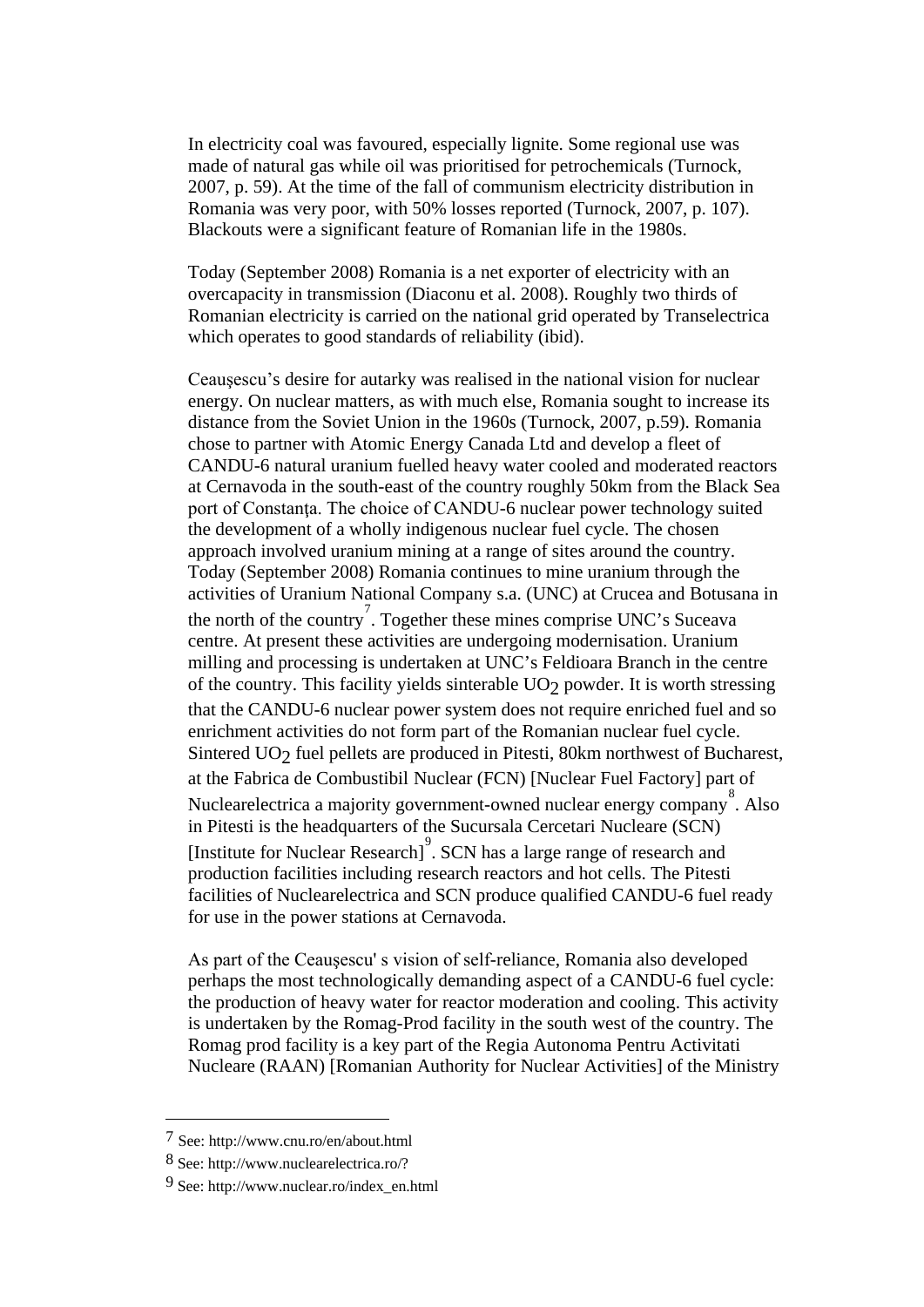of Economy and Finance<sup>[10](#page-10-0)</sup>.

Heavy water is barely consumed during the operation of CANDU-6 reactors. Once produced in sufficient quantities for each power station, little or no additional heavy water will ever be required. It is expected that Romag-Prod will soon have produced enough heavy water for the four CANDU-6 plants expected to comprise the completed Cernavoda project. Once this task is done this aging and expensive-to-operate infrastructure will be closed and decommissioned (Bucur, 2008). While most of the heavy water has already been produced for plants Cernavoda 3 and 4 (plants 1 and 2 are already operating) it might be preferable to shut the Romag-Prod facility early and to obtain the balance of heavy water required internationally (Sandulescu, 2008).

While the CANDU-6 fuel cycle is relatively simple, in that it does not require uranium enrichment, it suffers from the production of relatively large volumes of spent fuel waste. At present no final decision concerning long-term spent fuel management has been made. In particular no final decision has been made concerning the site and specification of a radioactive waste repository. This situation is typical within Europe with only a very few countries having made concrete progress on this issue. Reprocessing is not on the Romanian agenda although it is worth noting the Romania could, in future, enter into a reprocessing based fuel cycle via the use of international reprocessing contracts, without needing to invest in domestic infrastructures (Sandulescu, 2008).

Concerning Ceauşescu's conception of the nuclear fuel cycle it is worth noting reports that prior to 1990 Romania did undertake some, at the time undeclared, research into plutonium separation, producing minute quantities of this nuclear weapons proliferation sensitive material. Romania, however, never developed a nuclear weapon and it is a signatory of the Nuclear Non-Proliferation Treaty (FAS. 2008).

At the heart of Romania's nuclear energy activities is the Cernavoda power plant complex operated by Nuclearelectrica. In the 1980s it was planned that there would be five plants Cernavoda 1-5 to be built concurrently. Unit 5 was something of an after thought rumoured to have been forced onto the agenda by Ceauşescu himself despite the site being poorly suited for a fifth plant. While the locations for units 1-4 form a neat line beside the Danube River the site of the fifth (part-built) plant is slightly out of line because of insufficient solid limestone foundation at that end of the Cernavoda site. To compensate for this geological difficulty very large amounts of concrete were injected to form a solid foundation for the Cernavoda-5 plant. Of the four plants part-built at the time of the 1989 revolution the fifth plant was the least complete (at only roughly 4%). Given these circumstances it is now expected that Cernavoda-5 will never be finished and the Cernavoda site when complete will comprise just four CANDU-6 reactors (Mihai, 2008).

During the 1990s Romania faced significant economic challenges and the

<span id="page-10-0"></span> <sup>10</sup> See: http://www.raan.ro/en/index.html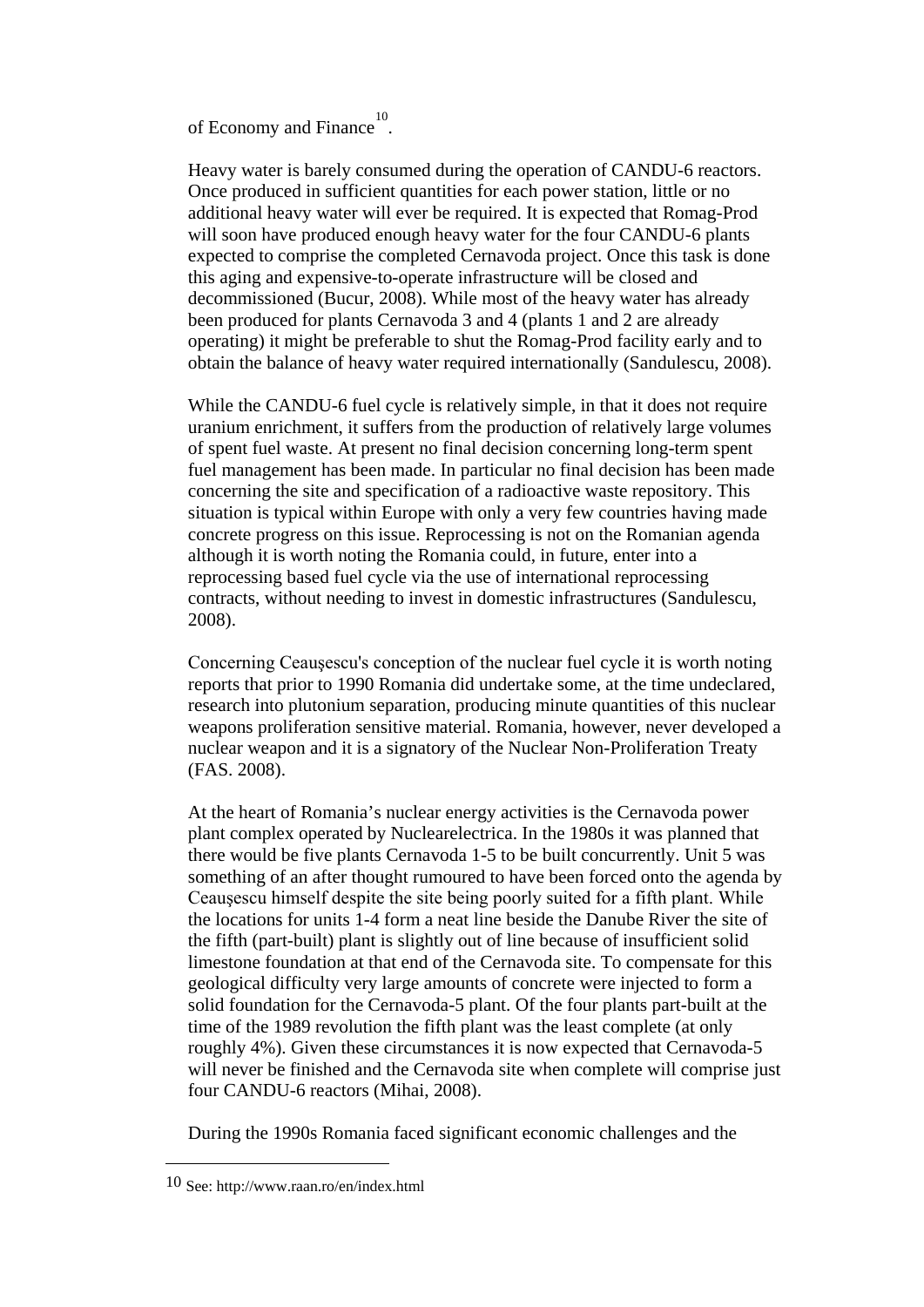decision was made to progress the Cernavoda project in a phased way completing the Cernavoda-1 station in 1996. It is not the purpose of this paper to consider the financing of nuclear energy projects, and it is hoped that it will be possible to describe Romanian experience in this regard in a separate paper. Suffice it to say that the loans associated with unit 1 were repaid by 2006 and this existing asset was useful in collateralising the costs of unit 2, completed in 2007. Loans relating to unit-2 are scheduled to be repaid by 2020 (Bucur, 2008).

In 2008 the topical issue in Romanian nuclear energy policy relates to the completion of mothballed part-built units Cernavoda-3 (17% complete) and Cernavoda-4 (15% complete) (Bucur, 2008). There is significant public and private sector interest in financing these plants and again this will be discussed in a later paper. At this stage it is sufficient to state that there is no shortage of investment funding available to complete these two units (Bucur, 2008 and Sandulescu, 2008). The process has not been without some turbulence with government late in the day increasing its stake to a controlling interest of 51% much to the consternation of the private sector investors who were keen to have larger stakes in the enterprise than will be possible in the 51% state-owned model.

Nuclearelectrica s.a. is 90.28% owned by the Romanian government and it reports to the Societatea Nationala Nuclearelectrica [National Nuclear Corporation] headquartered in Bucharest. The Cernavoda project has involved numerous collaborations with international companies, most notably: Atomic Energy Canada Ltd. (AECL) designers of the CANDU-6 power plant. The Cernavoda 1 and 2 projects were delivered by AECL in collaboration with the Italian engineering firm Ansaldo. During the construction period the management team comprised representatives from SNN, AECL and Ansaldo (Mihai, 2008).

Once complete in 2015, the four reactor Cernavoda complex will produce 2600 MWe of baseload nuclear electricity (WNA-Romania, 2008), sufficient for roughly 40% of Romania's electricity needs. While in 2008 the Romanian electricity market remains 70% regulated and 30% liberalised, by 2015 it is planned that the entire market will have been liberalised. As such, it seems probable that Cernavoda 3 and 4 will spend their entire operating lives in entirely liberalised electricity markets (Bucur, 2008).

In addition to the Cernavoda nuclear power plant, south-eastern Romania and the Danube delta has a wider significance in the Romanian electricity system. The region, including offshore sites in the Black Sea, has a large (3GWe) renewable wind energy potential (Leahu, 2008). The growth in renewables and nuclear power in this corner of Romania prompts investment for grid reinforcement in this region including 400kV lines for the Cernavoda area (Sandulescu, 2008).

Notions of self-sufficiency remain powerful in Romanian energy politics but the Romanian government's conception of how to achieve such aims is radically different than the energy independence vision of the Ceauşescu era.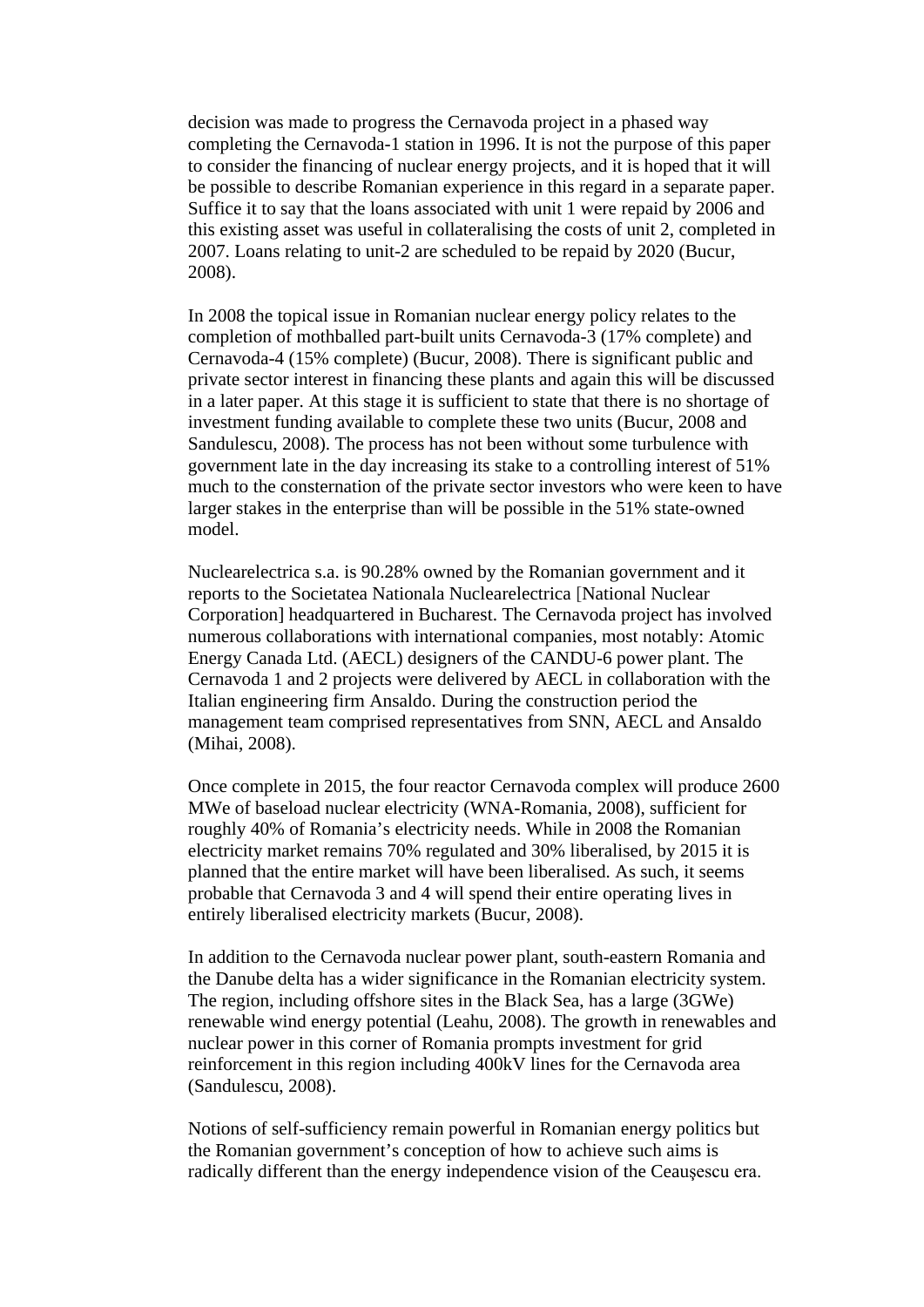The government's view is that European and wider energy markets are beneficial for energy security and not a threat to it. Sufficiency is compatible with trade and the intention is that imports of primary fuels can be balanced by the export of electricity. While an exact balance will be difficult to achieve, an net balance is a policy goal for the country (Sandulescu, 2008). Such a strategy is well suited to Romania's position in southeast Europe. The region has a long history of international electricity trade. For many years Bulgaria was a net electricity exporter for the region. With investment in generation and grid reinforcement, particularly in Cernavoda and the Danube Delta, Romania will be well-positioned to be south-eastern Europe's electricity hub (Sandulescu, 2008). It is noteworthy that Bulgaria's position as a regional power exporter was badly weakened by the imposed EU accession requirement to close down Kozloduy 3 and 4 Russian designed VVER-230 pressurised water reactor plants near the Danube River border with Romania (WNA-Bulgaria, 2008).

Generally energy policy for EU member states comprises a balance of economic, environmental and security of supply concerns. While all these factors are of great importance to Romania the issue of greatest influence is the question of nuclear power is its possible contribution to electricity security of supply (Sandulescu, 2008). Romania faces the prospect of a dependence on Russian gas. Only 10% of Romania's electricity is generated from gas and the country's plan is to maintain, or possibly reduce, that proportion. Reductions will be difficult and may even be undesirable given that gas-fired electricity is associated with district heating and co-generation (Sandulescu, 2008). In 2008 70% of Romanian natural gas demand is still satisfied from domestic sources. However a previous government leased those assets for ten years to a foreign company, OMV of Austria, and this means that today profits associated with high fossil fuel prices are leaving the country.

The combined influences of rising fossil fuel prices, increased natural gas dependence on Russia and the challenge of global climate change, and an accepting regional and national public attitude to nuclear energy all lead Romania towards an expansion of nuclear power beyond the Cernavoda project. Preparatory studies for new build on a new site have been undertaken concerning location, site geology, seismology, cooling water supply and electricity network capacity (Sandulescu, 2008). This is to be followed by a feasibility study to provide clear answers concerning power plant scale and the technology choice. It is expected that the preferred technology will be a new and evolved technology (Sandulescu, 2008). It is unlikely to be the generation-II technology CANDU-6.

As regards European Union energy policy goals, Romania is in a comfortable position. Emerging from the burden sharing of the European Union's "20:20:20 by 2020" goals<sup>[11](#page-12-0)</sup>. While, for instance, the United Kingdom must increase its share of renewables in total energy from 3% to 15% Romania's task is easier needing only to increase from 19% to 24%. Furthermore while the UK must decrease its greenhouse gas emission by 16%, Romania has the right to increase its emissions by 19%. Given that these EU targets may be achieved by

<span id="page-12-0"></span> <sup>11</sup> See: http://news.bbc.co.uk/1/hi/world/europe/7296564.stm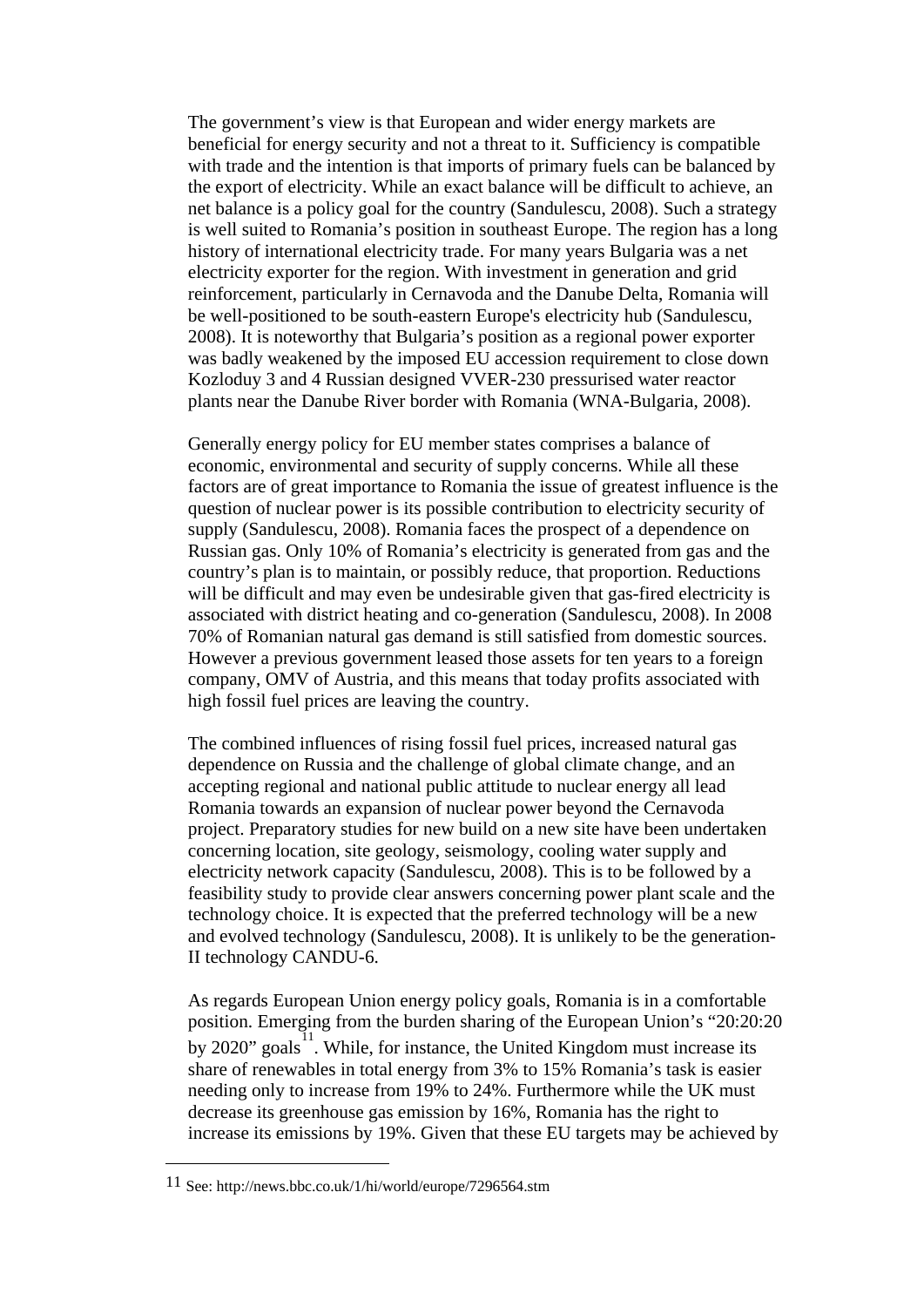trading between EU member states it seems highly likely that there will be wealth transfers from the EU-15 to Romania as states in western Europe struggle to achieve their binding quotas. Such wealth transfers are not necessarily undesirable, given Romania's need for modernisation and infrastructure renewal in order to reach EU norms.

## **4.2 The Baltic States**

Until the completion of the  $350MW$  Estlink<sup>[12](#page-13-0)</sup> electricity interconnector between Estonia and Finland in December 2006 the Baltic States formed an "electricity exclave" or "island" disconnected from the rest of the European Union and unable to benefit from European electricity market integration in the bulk of the EU. Within the Baltic region very significant electricity trading occurs. In 2007, the country with the largest electricity generation capacity, Lithuania  $13$ , traded the following amounts of electricity with neighbouring states:

Lithuania exported 3.2 TWh to Latvia and imported 1.4 TWh Lithuania exported 1.1 TWh to Russia (Kaliningrad) Lithuania exported 2.0 TWh to Belarus and imported 3.6 TWh (Lietuvos Energija, 2007, p.12)

The Baltic States remain connected with the old USSR power grid, both directly to Russia and via Belarus. Reflecting changing geopolitical alignments these states now seek greater westward connection particularly to Poland and hence to Western Europe.

From 1940 until 1991<sup>[14](#page-13-2)</sup> the Baltic states of Latvia, Lithuania and Estonia were constituent republics of the Soviet Union. As such, and in contrast to the Romanian experience, they fell completely under the centralised industrial policy of the communist government in Moscow. These command and control policies favoured large-scale industrial investments capable of serving the needs of the Soviet Union as a whole, with little sympathy for local circumstances. In electricity such planning left the newly independent Baltic States with a difficult legacy which still causes concern today (September 2008). Central to that legacy are the Ignalina nuclear power reactors in Visaginas, eastern Lithuania near the border with Belarus. At the time of independence the power station comprised two RBMK-1500 units each with a capacity of 1360MWe. The two units Ignalina-1 and Ignalina-2 came on-line in

<span id="page-13-0"></span> <sup>12</sup> See: http://www.nordicenergylink.com/index.php?id=29

<span id="page-13-1"></span><sup>13</sup> Juska and Miskinis, 2007 page 15, table 9: Data of the Baltic States 2005-2006: Gross production 2006 (GWh): Estonia: 9731 Latvia: 4891 Lithuania: 12482 of which 8651 from Ignalina-2 NPP

<span id="page-13-2"></span><sup>&</sup>lt;sup>14</sup> On 6 September 1991 the Soviet Union recognised the independence of the three Baltic States. Only a few weeks later the Soviet Union itself ceased to exist with the dissolution of the Supreme Soviet on 26 December 1991.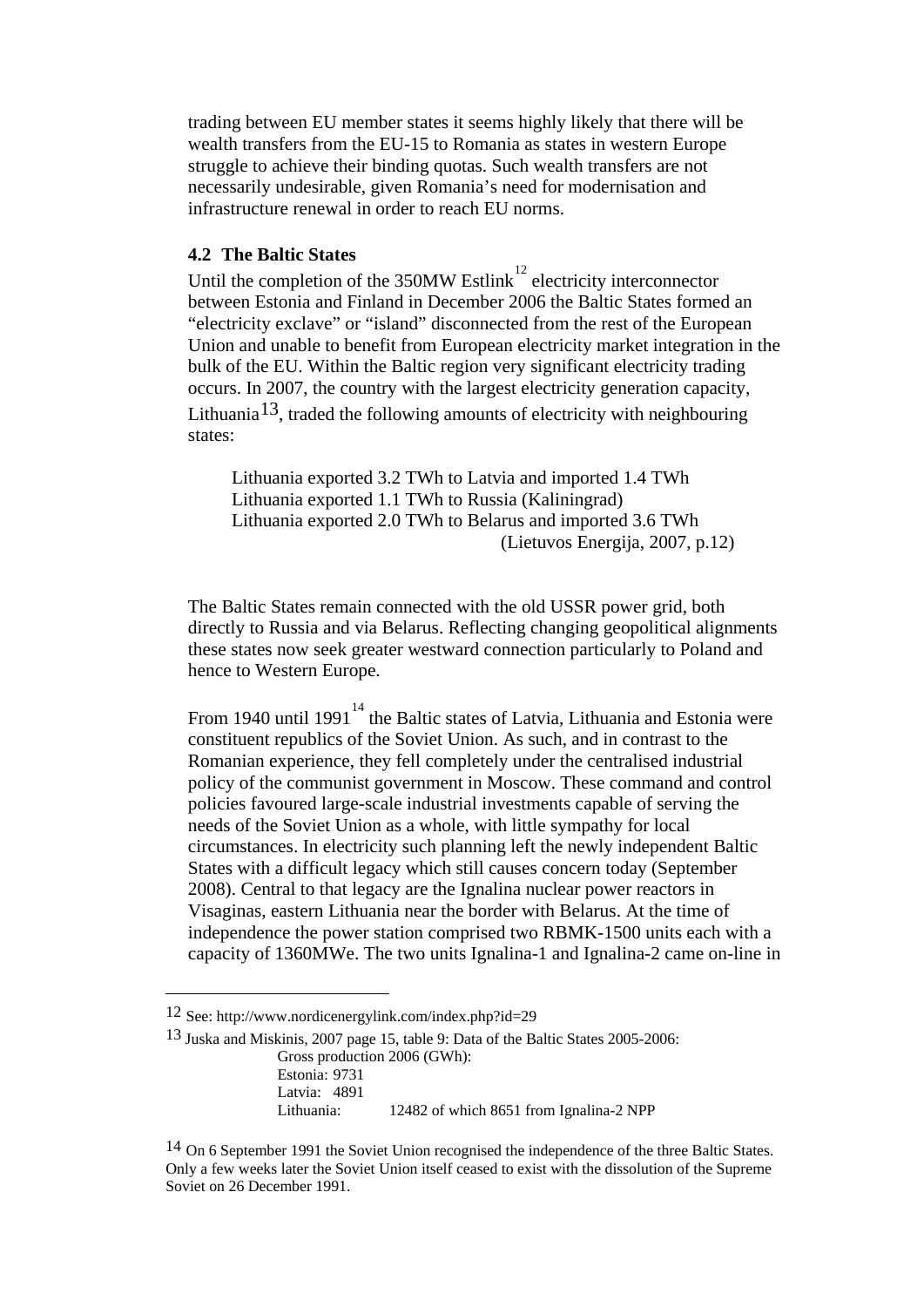1983 and 1987 respectively. The RBMK design is a light-water-cooled graphite-moderated boiling water reactor, a type made infamous by the Chernobyl disaster of April 1986.

The Chernobyl disaster prompted the government of the then Lithuanian Republic to ask the government of the USSR that the construction of the planned unit 3 RBMK plant be abandoned. This request was accepted and construction of unit 3 was completely abandoned in 1989 (INPP, 2008).

In the 1990s there was much concern in western Europe regarding the presence of Chernobyl type (RBMK) reactors in the EU and the status of the Ignalina plant became *"one of the main issues in the Lithuanian accession negotiations"* (Euro.Lt, 2008)). The fourth protocol of Lithuania's treaty of accession to the European Union<sup>[15](#page-14-0)</sup> states in Article 1:

"*Acknowledging the readiness of the Union to provide adequate additional Community assistance to the efforts by Lithuania to decommission the Ignalina Nuclear Power Plant and highlighting this expression of solidarity, Lithuania commits to the closure of Unit 1 of the Ignalina Nuclear Power Plant before 2005 and of Unit 2 of this plant by 31 December 2009 at the latest and to the subsequent decommissioning of these units."*(Eur-Lex, 2003)

Article 4 of the same protocol is however noteworthy:

*"Without any prejudice to the provisions of Article 1, the general safeguard clause referred to in Article 37 of the Act of Accession shall apply until 31 December 2012 if energy supply is disrupted in Lithuania."*

Article 37 of the Act of Accession states:

"*1. If, […] difficulties arise which are serious and liable to persist in any sector of the economy or which could bring about serious deterioration in the economic situation of a given area, a new Member State may apply for authorisation to take protective measures in order to rectify the situation and adjust the sector concerned to the economy of the common market.* 

*2. Upon request by the state concerned the Commission shall, by emergency procedure, determine the protective measures that it considers necessary, specifying the conditions and modalities in which they are to be put into effect. […]*

*3. The measures authorised under paragraph 2 may involve derogations from the rules of the EC Treaty and from this Act to such an extent and for such periods as are strictly necessary in order to attain the objectives referred to in paragraph 1. priority shall be given to measures as will least disturb the functioning of the common market."*(Eur\_Lex, 2003b)

The terms of Lithuania's EU accession are noteworthy in two important

<span id="page-14-0"></span> <sup>15</sup> Lithuania's accession to the European Union was implemented via the 2003 *Treaty for the Accession of the Czech Republic, Estonia, Cyprus, Latvia, Lithuania, Hungary, Malta, Poland, Slovenia and Slovakia.* See: http://eur-

lex.europa.eu/LexUriServ/LexUriServ.do?uri=OJ:L:2003:236:0017:0032:EN:PDF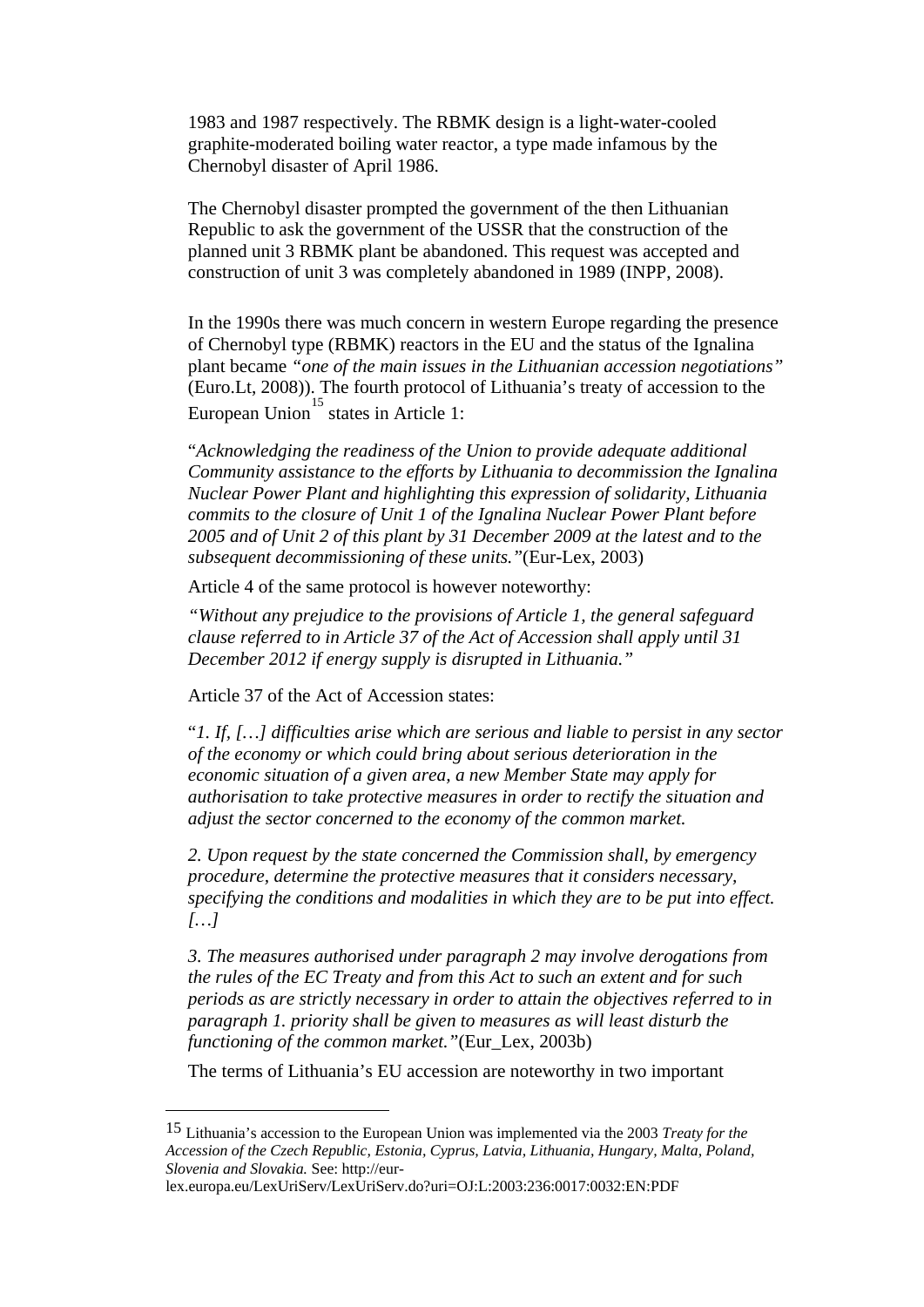respects. First Article 4 of the Fourth Protocol provides Lithuania with more than ten years of protection under Article 37 of the Act of Accession rather than the usual three, for the specific issue of energy supply disruption. Article 37 permits, at the Commission's discretion, substantial measures up to, and including, derogations from the EC Treaty and the Act of Accession. However, and most importantly, such powers cannot permit a life extension for Ignalina-2 beyond 31 December 2009. That is, such measures are not in the gift of the Commission and would require a higher level reform of the Treaty and Act of Accession itself, and as such would require the agreement of all EU member states.

Life extension for the Ignalina-2 plant is a matter of great concern in 2008 as it is widely believed that closure by then end of 2009 will place Lithuania, and perhaps even the wider Baltic region in a position of dependence on Russia for electricity security. Given the worsening relations between Russia and the west in the period 2004-2008 and the role of energy in these geopolitical tensions such a position of energy dependence causes much nervousness.

#### The 2007 Lithuanian National Energy Strategy document notes:

*"There exist serious problems in the field of energy security, which it would be highly complicated or nearly impossible for Lithuania to deal with on its own. Key problems include the long-term reliability of natural gas supply, construction of the prospective new nuclear power plant and integration of the electricity system into EU systems. Implementation of these strategic tasks could be facilitated only by close cooperation with other Baltic countries – Estonia, Latvia and Poland."* (Miskinis et al, 2008, page 9)

The perceived jeopardy is not open-ended but merely would exist until sufficient alternative electrical generation capacity had been installed. Given the now imminent approach of the Ignalina-2 closure deadline, it seems impossible that sufficient capacity can be installed by the closure date and as such some period of jeopardy seems inevitable. It might be argued that this situation would not have arisen if the Baltic States, knowing for many years of Lithuania's Ignalina closure obligation, had made proper compensatory arrangements much earlier. In response to this however it might be argued that the current reality of a frosty EU-Russia relationship could not have been expected only a few years ago.

Lithuania's Prime Minister Gediminas Kirkilas is quoted as having said:

*"We shall follow our commitments and we shall close the plant, but we would extend its operations for the particular period when we do not have other capacities,"* (EUBusiness, 2008).

He went on to caution that Lithuania could be "*completely dependant on a wellknown neighbouring country (Russia), for either gas or energy imports*". He added: *"Our plan is very simple - to hand [all the arguments] to the European Commission, which is responsible for energy security of all the member states and we hope it will be taken into account"*.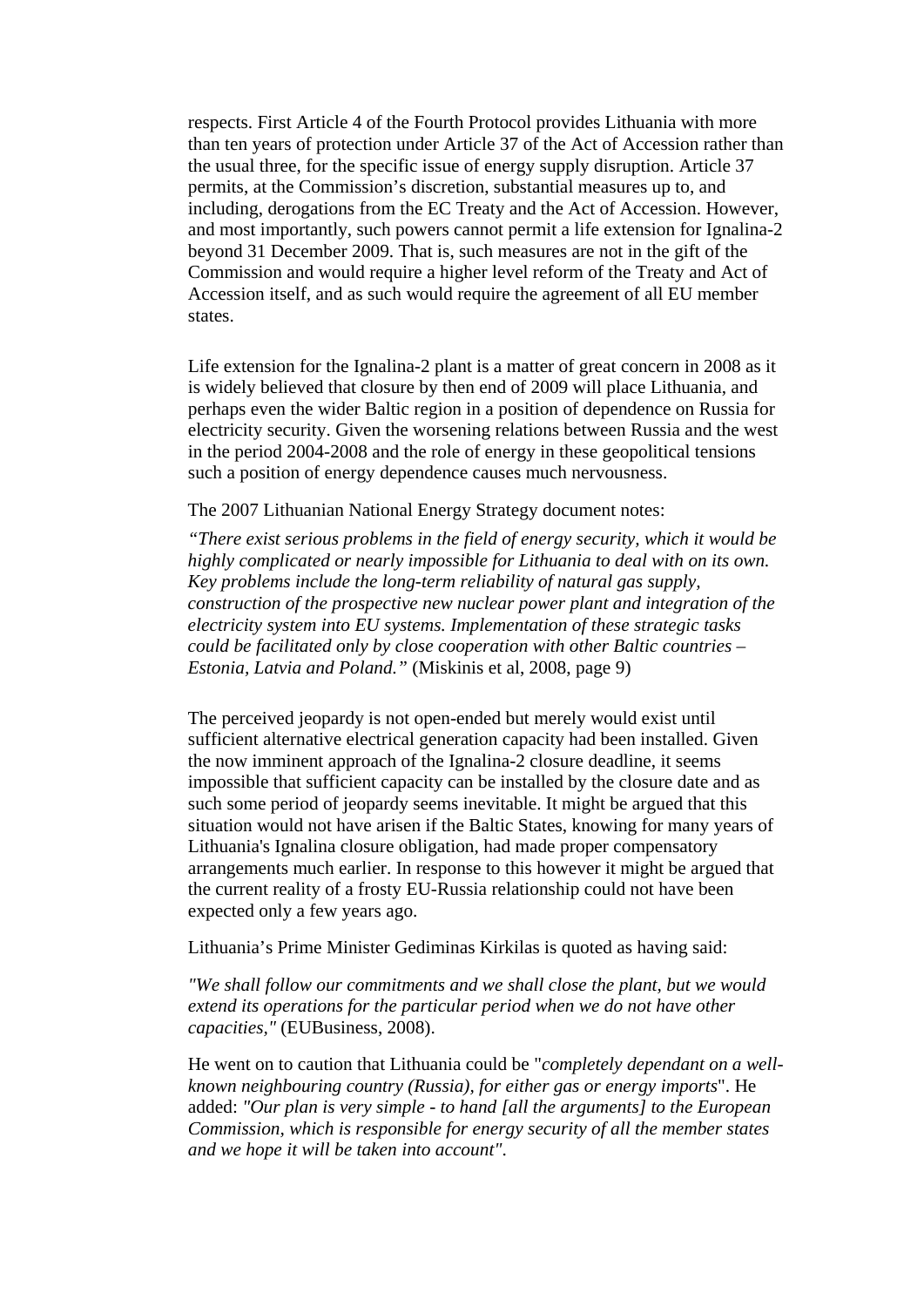Lithuania's Vice-Minister of the Economy, Vytautas Nauduzas, points out that the situation faced by Lithuania at the end of the first decade of the twenty-first century was not anticipated at the time of the accession negotiations. The types of energy crisis that Lithuania could face represent a sort of *force-majeure*  (Nauduzas, 2008).

In April 2008 the Lithuanian Government attempted to open negotiations with the European Commission (Lithuania, 2008). This against a background of popular support organised by Lithuanian trades unions (Rosatom, 2008).

Lithuania's suggestions of a life extension for the Ignalina-2 reactor have been met with official silence from the Commission and Energy Commissioner Pielbag's lack of a statement has been described as "stonewalling" (Collier, 2008). It is clear that while some EU Member States may be sympathetic to Lithuania's proposal, a number of states would appear to be implacably opposed. As the shutdown deadline approaches, there are hints that Lithuania is resigning itself to compliance with its accession treaty obligations. With Lithuania planning for a new nuclear power plant for 2020 onwards it seems probable that the country will face 10 years without domestic nuclear electricity<sup>[16](#page-16-0)</sup>. Jurgis Vilemas of the Lithuanian Energy Institute notes that the country will benefit from new investments in combined heat and power, new combined cycle gas turbines (450MWe in Lithuania and Latvia) and new investments in renewable energy prompted by the EU 2020 targets (Vilemas, 2008). It is important to remember that nuclear energy is one of only one aspect of Lithuanian infrastructure in need of updating. Arguably the most substantial challenge will be the  $\bigoplus$  3Bn refurbishment of 30,000 blocks of flats in which standards of energy efficiency are currently poor (Nauduzas, 2008).

Lithuania with its large and amortised nuclear power plant enjoys very low domestic electricity prices. These prices must surely rise. First as the country covers the generation gap that will arise with the closure of Ignalina 2 and second to cover the costs of a replacement nuclear power station. That station will incur costs substantially higher than were incurred in building the original RBMK reactors in the days of the Soviet Union. The 2007 Lithuanian National Energy Strategy considered future price scenarios in some detail:

*"In 2005, around 70% of the total domestic electricity production was generated by the Ignalina NPP (about 21% - by thermal power plants). In 2005, the average electricity generation cost was about 8.44 Lithuanian cent/KWh (taking into account the public interest component), and the average electricity price for the final consumer – about 23 Lithuanian cent/kWh. Taking into account the decommissioning of Unit 2 of the Ignalina NPP and the forecasted rise in the natural gas price, the average electricity generation cost in 2010 could stand at 16 Lithuanian cent/kWh, and the price for the final consumer could go up by 39% to 32 Lithuanian cent/kWh. A price should remain at similar levels until the planned construction of a new nuclear power plant in 2015. In the current and coming periods, the electricity price should also depend on the establishment of new electricity interconnections with Western European and Scandinavian countries and the level of electricity* 

<span id="page-16-0"></span> <sup>16</sup> 2020 would appear to be a plausible estimate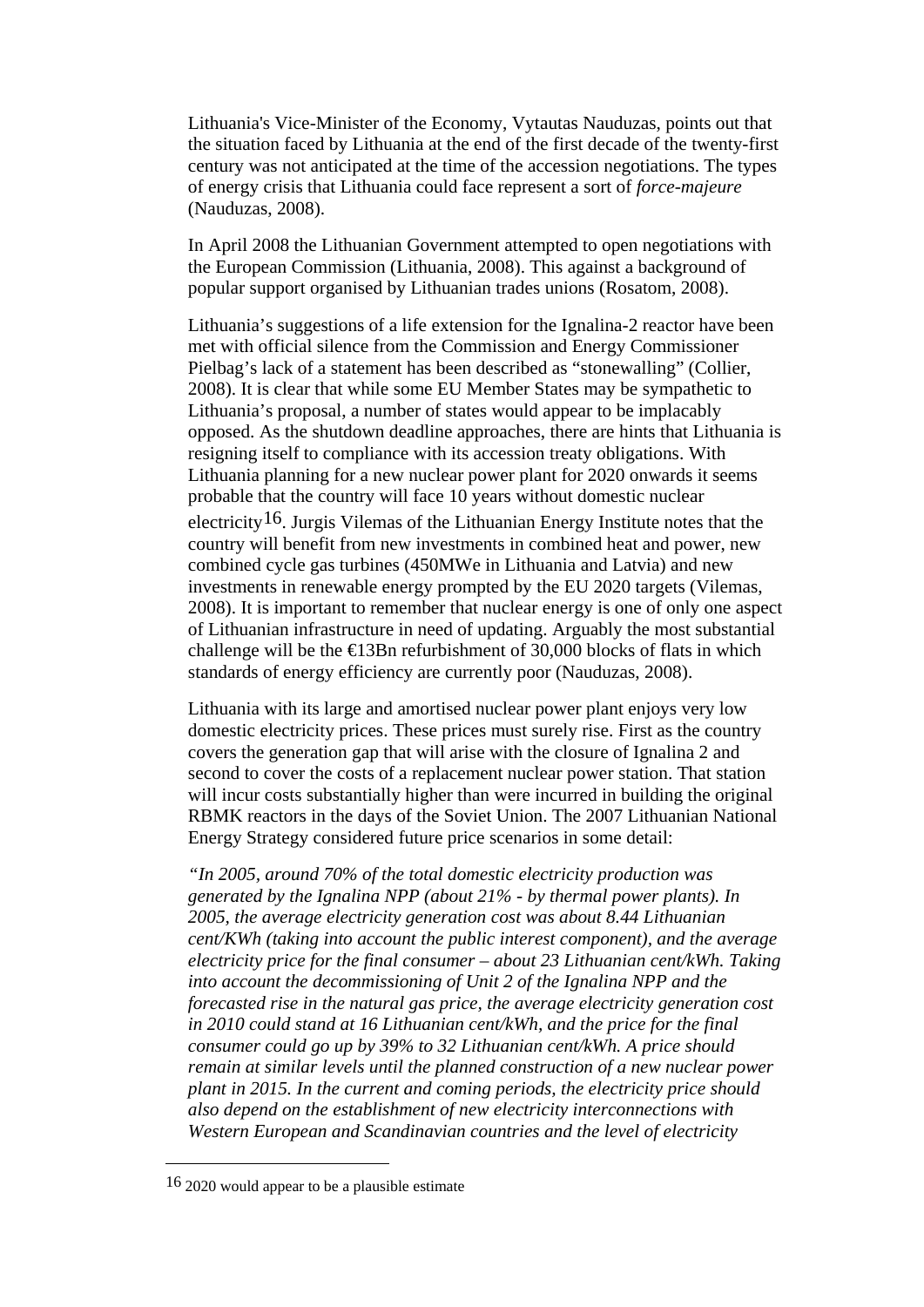*prices in these markets, as well as on the scope of the use of renewable energy resources in Lithuania. The evaluation of all the circumstances allows making forecasts that the electricity price in Lithuania should be somewhat lower than that in the markets of Western European or Scandinavian countries."* (Miskinis et al, 2008, pages 34 and 35)

Lithuania has well developed plans for the construction of a new 3200 MWe nuclear power station to be located adjacent to the existing Ignalina RBMK installation (Nauduzas, 2008). As the majority state-owned electricity transmission operator Lietuvos Energija reports:

*"On 28 June 2007, the Seimas (Parliament) of the Republic of Lithuania passed the Law on the Nuclear Power Plant, the validity of which was promulgated by the President on 4 July 2007. By order of this document the Seimas gave its approval for construction of a new nuclear power plant and designated Lietuvos Energija, which had expressed a private initiative to invest in the project, to act as the national investor."* (Lietuvos Energija, 2007, p.25)

This new capacity together with a new1000 MW *power-bridge* to Poland entering into service in 2016 or 2017 and plans for a similar link to Sweden should ensure Lithuania's electricity security in the 2020s (Nauduzas, 2008). The 2007 National Energy Strategy warns in a list of threats, however:

*"3) if the necessary competitive electricity-generating sources are not constructed and the reliability measures of the energy supply network, especially system interconnections with Poland and Sweden, are not implemented in proper time, the decommissioning of the Ignalina NPP and dismantling of reactors thereof, could pose a grave threat to the stable supply of electricity, while increased energy prices could become a heavy burden for consumers and the country's economy."* (Miskinis et al, 2008, page 17)

Despite this warning electricity supply security is not inevitably compromised in the event of the closure of the Ignalina-2 plant because of the existence of the fossil-fuelled 1800MW (2006) Lithuanian Power Plant:

*"The total installed electricity-generating capacity (nuclear and non-nuclear) amounts to nearly 5 000MW and exceeds the present domestic needs of Lithuania by more than two times, while the main source of electricity in the country is the Ignalina NPP which generates cheaper electricity than thermal power plants using fossil fuel. After the decommissioning of of Unit 2 of the Ignalina NPP at the end of 2009, the current generating capacities, including small capacity CHP plants that are planned to be constructed, will be sufficient to meet the national demand until 2013 in all cases of the growth in national economic needs and supply with systemic services necessary for the functioning of the system, but the Lithuanian Power Plant and the existing CHP plants with the lowest electricity generating cost during the heating season should be modernised. After the decommissioning of Unit 2 of the Ignalina NPP, the Lithuanian Power Plant will become the major electricity generating source until the construction of a new nuclear power plant, hence, it is required to carry out the necessary testing and adjustments of the power plant equipment and to ensure its reliable operation with a capacity of at least 1500MW from*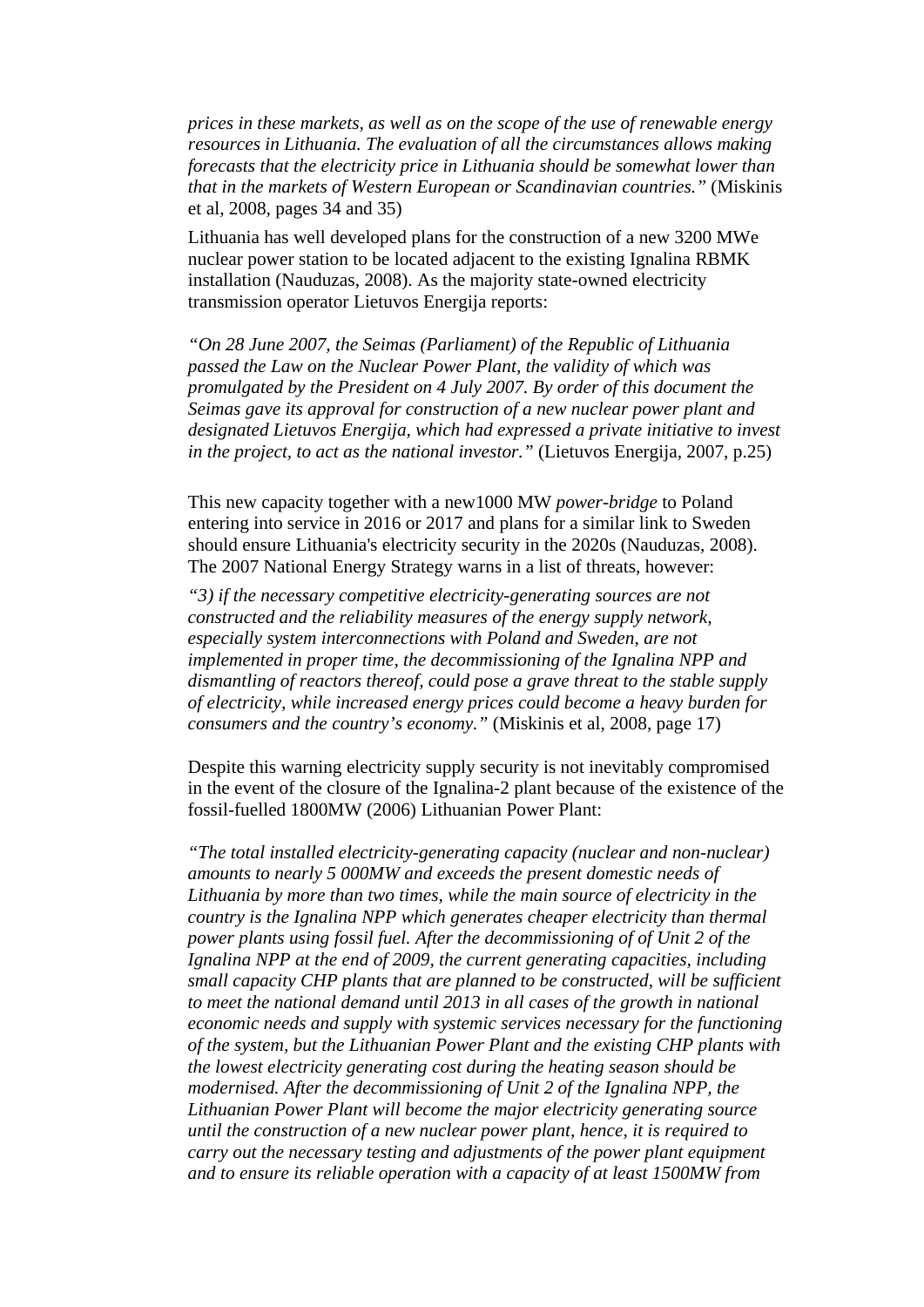*the beginning of 2010."* (Miskinis et al, 2008, page 36).

In addition the National Energy Strategy notes:

*"With the final shutdown of Unit 2 of the Ignalina NPP at the end of 2009 and without constructing a new nuclear power plant, demand for primary energy resources would increase only by approximately 25% during the period until 2025 according to the basic scenario, however total demand for fossil fuel would increase almost 1.7 times within 20 years, i.e. from 6 million toe in 2005 to 10.5 million toe in 2025. Natural gas demand would double – from 2.4 million toe to 4.8 million toe in 2025, and the share of natural gas in the national balance of primary energy resources would increase form 28.4% to 45% during the forecasting period. The forecasts predict that the share of indigenous (excluding indigenous oil) and renewable energy resources in the total balance of primary energy resources would grow by up to 20% in 2025, while the share of petroleum products, including orimulsion, would constitute about 35%. Having constructed a new nuclear power plant, primary energy demand would be higher due to poorer energy conversion properties of the nuclear power plant but demand for natural gas and petroleum products would decline and the diversity of primary energy resources would increase. In this case, the share of natural gas in the fuel balance could remain almost steady, i.e. close to 30%."* (Miskinis et al, 2008, page 33).

However, despite these sources of comfort regarding the ability of Lithuania to cover its energy needs, the national Energy Strategy cautions :

*"In the event of failure to construct necessary interconnections in time, it may be required to co-ordinate the reservation of large capacity units in the joint power system of Russia."* (Miskinis et al, 2008, page 38).

The new Ignalina-3 plant will be an entirely new plant based on western Generation-3 technology. Lietuvos Energija reports that *"Between November and December [2007], meetings were held with the suppliers of modern technologies for nuclear reactors: General Electric – Hitachi (GEH), AREVA NP, Westinghouse Electric Company LLC and Atomic Energy of Canada Ltd (AECL) with the aim of gaining knowledge about reactor technologies available on the global market, and in preparation for the tender on procurement of technology for the new nuclear power plant."* (Lietuvos Energija, 2007, p.26)

Ignalina-3 will be a "commercial" plant based upon an innovative international approach. In 2007 Lithuania, Latvia and Estonia agreed to the construction of a new nuclear power plant to serve customers across the Baltics and their main electricity companies contracted to collaborate on the project. Poland joined the consortium one year later. The three biggest Lithuanian energy companies have agreed to invest with the Lithuanian state will have a 51% share. It is perhaps relevant that Lithuania has the most liberalised electricity industry of the four partners. The planned power bridges to Sweden and Poland this will further increase the commercial attractiveness of the new nuclear power plant (New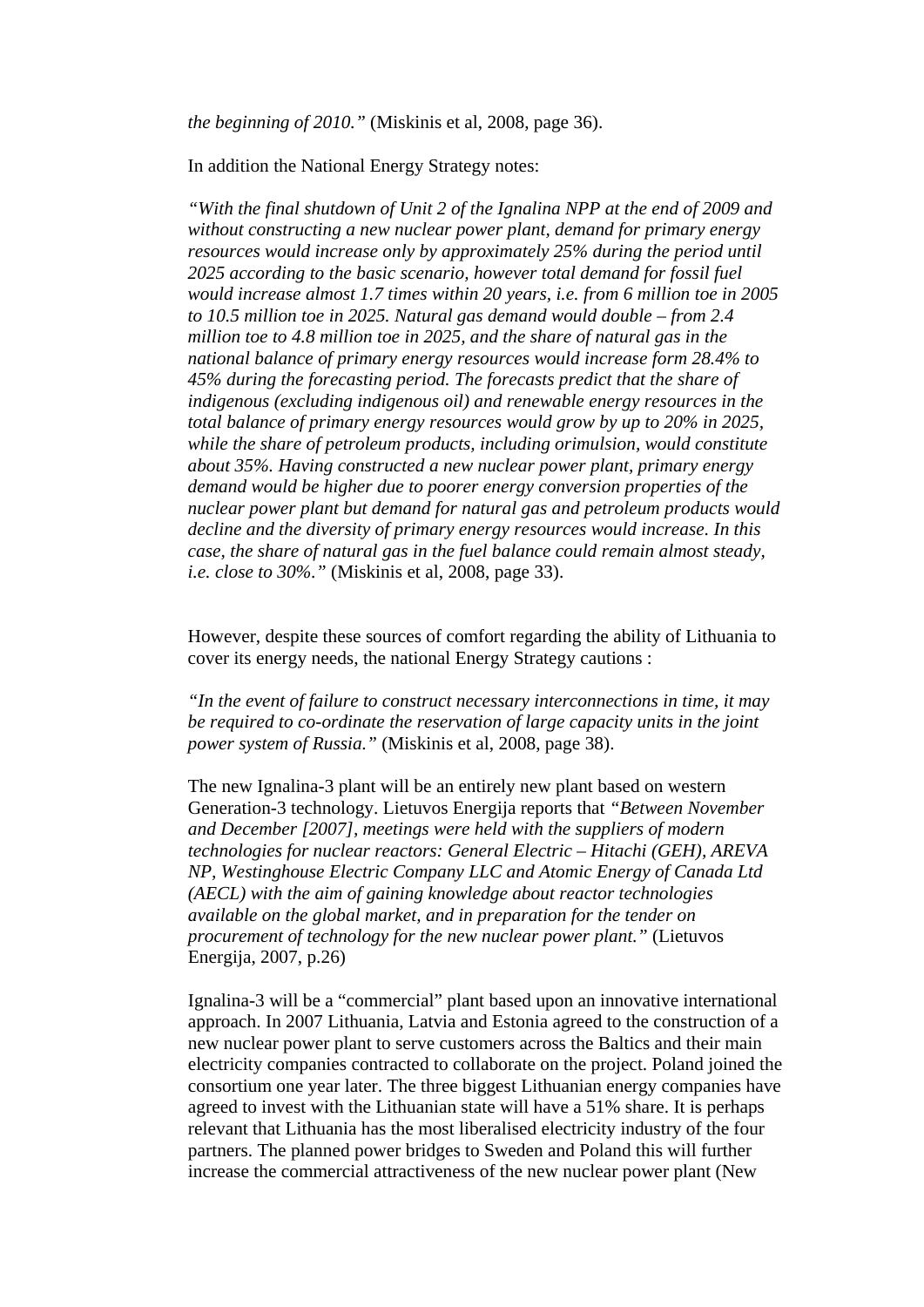NPP) project (Kirkilas, 2007). The original 2006 cost estimate for New NPP was €1600/kWe a figure that now (2008) seems to have been impossibly optimistic. A more realistic figure would probably be  $\text{\textsterling}3000/\text{kWe}$  (Vilemas, 2008). Vilemas has highlighted four interesting aspects of the Ignalina-3 project. Here we present his ideas as interpreted by this author:

- Economic assessments of the New NPP project suggest that in order for the project to be successful the plant must operate with a very high load factor of approximately 8000 hours per year.
- Placing a very large nuclear power plant in a small electricity system raises issues of the system capacity margin. The system must be able to draw upon alternative electricity sources up to at least the generation capacity of the large nuclear power plant. This need for a large capacity margin can undermine the case for the new nuclear power plant.
- It is not yet clear how waste spent fuel would be handled for a project established to serve the needs of one country. Should the four partner countries agree to share the waste burden? Or perhaps the waste burden should fall to the country hosting the plant – Lithuania.
- In contrast to the Romanian experience, none of the four partner countries associated with the Ignalina-3 project has ever built a nuclear power plant before, nor have they engaged the services of a western reactor vendor in such an endeavour. The Ignalina 1 and 2 plants, as products of the Soviet Union, were built by engineers from across the USSR. That said, Lithuania is blessed with significant nuclear operational, engineering, management competence and a world-class nuclear research centre the Lithuanian Energy Institute. These capacities might be regarded as a legacy of the rigorous Soviet approach to the physical sciences and engineering, despite the fact that prior to independence Lithuania had no independent regulatory institutions.

The 2007 Lithuanian Energy Strategy observes that the pressures of Lithuanian electricity security in the coming years are such that the new nuclear power plant must enter service by *"2015 at the latest"* (Miskinis et al, 2008, page 41). As the reactor type has not yet been selected, and some financial issues still remain unresolved, this author is skeptical that this requirement will indeed be met in time, in which case there is presumably the risk of a serious electricity security threat looming for Lithuania in the second half of the coming decade.

The opportunity to gain experience of nuclear power plant construction is arguably one of the main motivations for Poland's participation in the New NPP plan. This project allows Poland to build engineering knowledge and capacity through which it can create an option for a later nuclear energy programme in Poland.

## **5. Conclusions**

The EC Framework Programme project "CESSA" is led by universities in western Europe (France, the UK, Germany, Italy and Spain) albeit with extensive participation from colleagues from across the EU as a whole. From the outset CESSA considered it essential to understand better issues of energy security pertaining to the newest accession states. Of relevance to future EU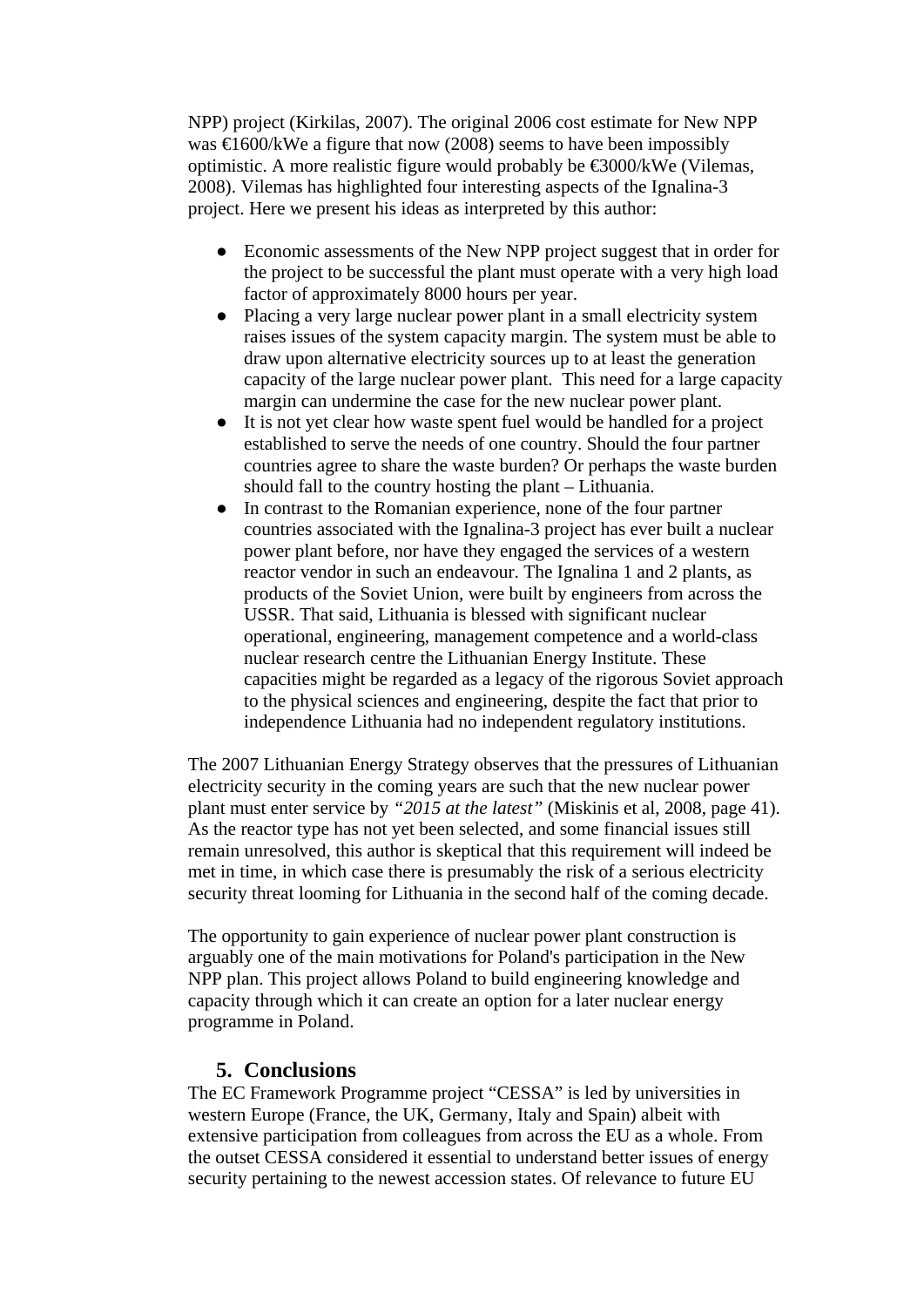policy is not just the data concerning issues of import dependency and fuel mix diversity but also the politics of energy security which are driven as much by perceptions and emotion as by evidence and data. This paper is deliberately not empirical in its approach, rather it seeks to distil factors of importance concerning the interplay of nuclear energy policy in the European Union and enlargement of the European Union.

One simple message is that readers must not forget that much of the European nuclear renaissance will occur in the "New Europe". Experiences gained there will be every bit as valid as those gained in Finland, France and the UK and in some cases my act as better pointers to the future than the more often studied western examples.

CESSA accepts that there is no chance of a single European voice on new nuclear build. Rather there is a consensus that the generation mix for electricity is a matter for each member state individually. That will represent the framework for nuclear energy developments for some time to come. Nevertheless the Lithuanian New NPP project presents a very powerful example to those smaller western European countries contemplating the construction of a generation III nuclear power plant of sizeable output (e.g. 1100-1700MWe). Might for instance the experience of Lithuania and the Baltics have lessons to offer the Netherlands and the other Benelux states?

Concerning The Netherlands example: In September 2006 the environment and economics ministers submitted a paper to the Dutch parliament entitled, *Conditions for New Nuclear Power Plants* (WNA-Netherlands, 2008).

The Netherlands has since resolved that any new reactor must be a Generation III model with levels of safety being equivalent to those of Areva's EPR, and that any such plant should be constructed at a coastal site with operations planned for 2016 at the latest (ibid).

Furthermore in March 2008 the main advisory body of the Dutch government on national and international social and economic policy - the Social and Economic Council (SER) - said that the government should *"consider expanding nuclear energy in two years when it is due to evaluate its climate policies."* (ibid).

This scenario prompts the question of whether an EPR reactor of approximately 1700MWe can realistically be regarded as a project serving just Dutch consumers or whether the involvement of neighbouring member states should be made more formal and explicit as the Lithuanians have done in the case of the plans for Ignalina-3.

As progress is made on building a single European electricity market international electricity systems are being created (e.g. Nordpool in Scandinavia and SEMO on the island of Ireland). These developments will eventually run up against the notion that nuclear energy is a national matter subject only to sensitivity to neighbours concerning environmental and safety risks. Increasingly European neighbours will become aware of the benefits of nuclear power investments in neighbouring EU member states and in this way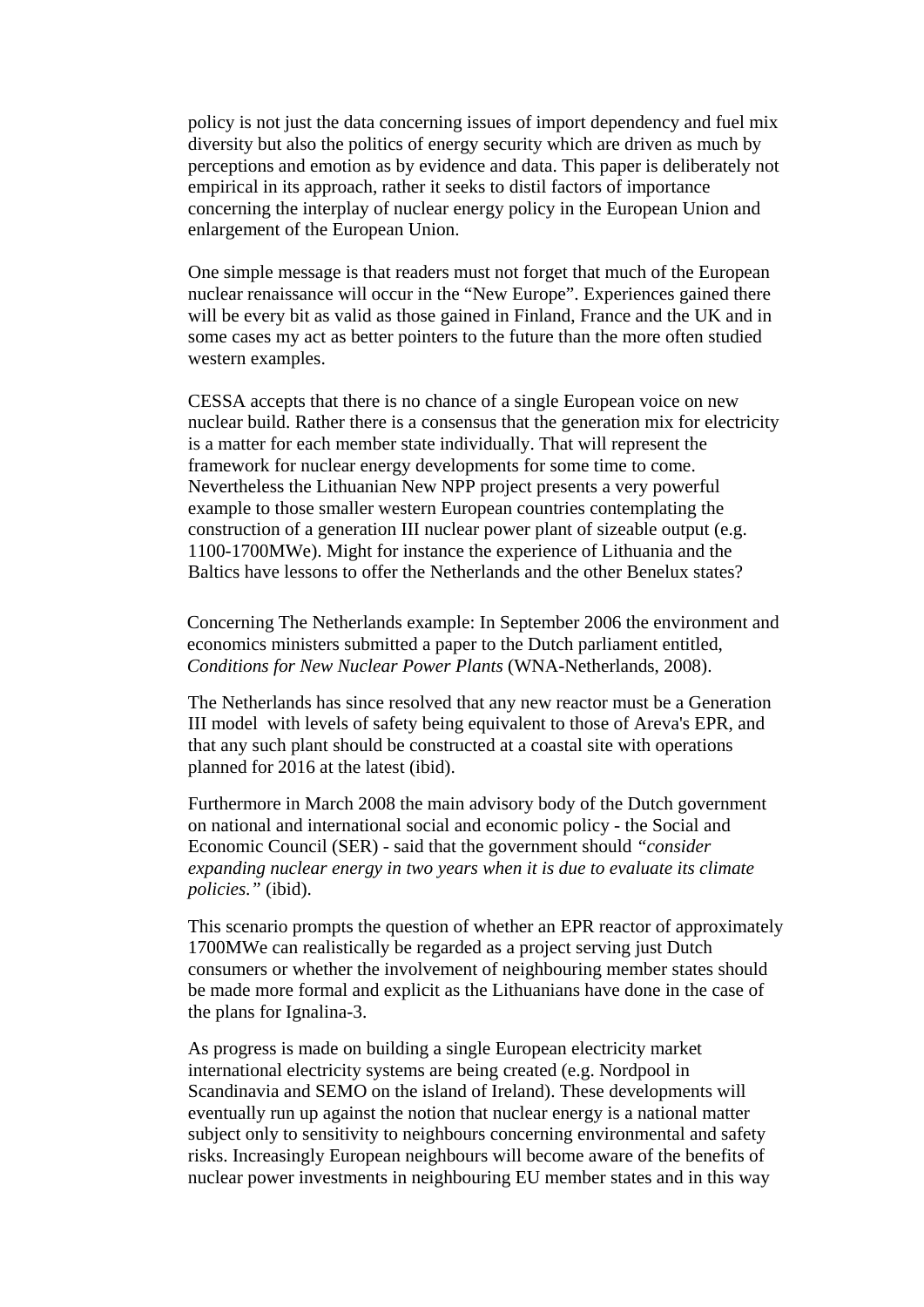it is hoped by this author that there can a further Europeanisation of policy for nuclear energy to complement top down moves from the RTD and TREN Directorates General of the European Commission. The eastern European experience reminds us that it is possible to complete a nuclear power plant project straighforwardly (Cernavoda-2, Romania) and for different countries to come together to address their common concerns through a single nuclear power plant project (Ignalina-3, Lithuania). The experiences of Romania and Lithuania show us that the nuclear renaissance is clearly achievable, it may even be achievable in Western Europe.

## **Acknowledgements**

The author is most grateful to all those that have provided insights and advice including: Ionel Bucur, Cristian Busu, Olivia Comsa, Raphael Heffron, Christian Kirschsteiger, Cristna Leahu, Vaclovas Miskinis, Alexandru Sandulescu, Derek Taylor, Simon Taylor, Sami Tulonen and Jurgis Vilemas. The opinions expressed in this paper are not necessarily shared by those that have provided assistance and all responsibility for errors and omissions rests with the author. The author is most grateful to the European Commission Sixth Framework programme project CESSA - Co-ordinating Energy Security in Supply Activities - EC DG Research contract number 044383 for financial support. The author also acknowledges the assistance of the ESRC Electricity Policy Research Group.

#### **References**

Bucur, Ionel, Cernavoda NPP Director, interview 27 May 2008.

De Esteban, Fernando, Deputy Director-General, Directorate for Energy and Transport, European Commission, *The Future of Nuclear Energy in the European Union,* speech made Brussels 23 May 2002.

Diaconu, Oana, Operescu, Gheorghe and Pittman, Russell, (2008) *Electricity Reform in Romania,* Centre for Competition Policy, University of East Anglia, Woking Paper 08-11.

Collier, Mike, Business Week, *Vilnius Wages Fight with EU to Keep Nuke,* 18 March 2008,

http://www.businessweek.com/globalbiz/content/mar2008/gb20080318\_11016 2.htm, accessed August 2008

EUBusiness - *Lithuanian PM seeks EU deal to boost Soviet-era reactor lifespan*, 05 February 2008, http://www.eubusiness.com/news-eu/1202217433.57/, accessed August 2008.

Eur-Lex, 2003 – Official Journal of the European Union, Protocols to the 2003 Treaty of Accession http://eur-

lex.europa.eu/en/treaties/dat/12003T/htm/L2003236EN.093100.htm, accessed August 2008.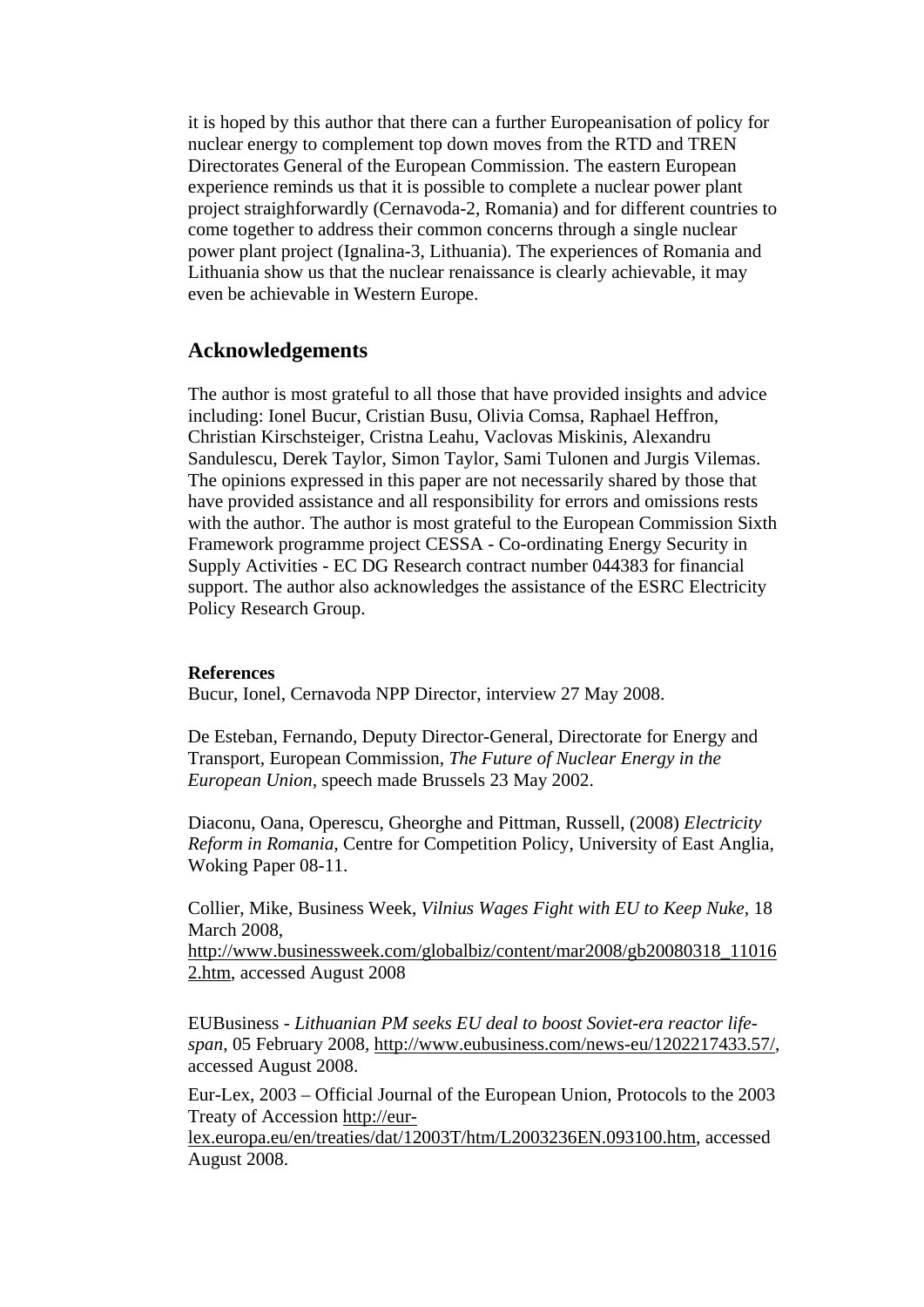Eur-Lex, 2003b - Official Journal of the European Union, Act Concerning the Conditions of Accession 2003, http://eurlex.europa.eu/LexUriServ/LexUriServ.do?uri=OJ:L:2003:236:0033:0049:EN:P DF, accessed August 2008.

Euro.Lt – Lithuania in the European Union website, administered by the Office of the Government of Lithuania, http://www.euro.lt/en/lithuanias-membershipin-the-eu/ignalina-npp/, accessed August 2008.

European Energy Forum, *Green Paper on a European Strategy for Sustainable, Competitive and Secure, Energy*, 8 March 2006, ID:COM(2006)105

FAS - Federation of American Scientists, *Romania Special Weapons,* quoting *Ziua* newspaper (5 April 2005), http://www.fas.org/nuke/guide/romania/index.html - accessed August 2008.

Juska, AP, and Miskinis, V, *Energy in Lithuania 2007*, Lithuanian Energy Institute, Kaunas LT-44403, Lithuania

Kirkilas, Gediminas, Lithuanian Prime Minister, speaking at Royal United Services Institute, London, 21 May 2007

INPP – Ignalina Nuclear Power Plant, website page – construction history, http://www.iae.lt/inpp\_en.asp?lang=1&subsub=6, accessed August 2008.

Ireland, Irish Statute Book, Electricity Regulation Act 1999, section 18 item 6, available at: http://www.irishstatutebook.ie/1999/en/act/pub/0023/index.html

Leahu, Cristina, Adviser, Energy Policy Department, Ministry of Economy and Finance, Romania, private communication, 28 May 2008.

Lietuvos Energija AB, *2007 Annual Report*, Vilnius LT-09310, Lithuania

Lithuania Government Website, *Lithuania in the European Union,*  http://www.euro.lt/en/news/lithuanias-membership-in-the-eu/news/2970/, accessed September 2008.

Mihai, Adrian, Cernavoda-2 NPP operator, interview 27 May 2008.

Miskinis, V, Galinis, A, and Vilemas, J, (editors), *National Energy Strategy 2007,* publication of the Lithuanian Energy Institute and Lithuanian Ministry of Economy, published by Zara publishers (2008):

Nauduzas, Vytautas, speaking at 18<sup>th</sup> Economic Forum, Krynica, Poland, 11 September 2008.

Rosatom, website: *Press Centre of Nuclear Energy and Industry*, http://www.rosatom.ru/en/news/8747\_05.03.2008, accessed September 2008.

Sandulescu, Alexandru, General Director, Energy Policy Department, Ministry